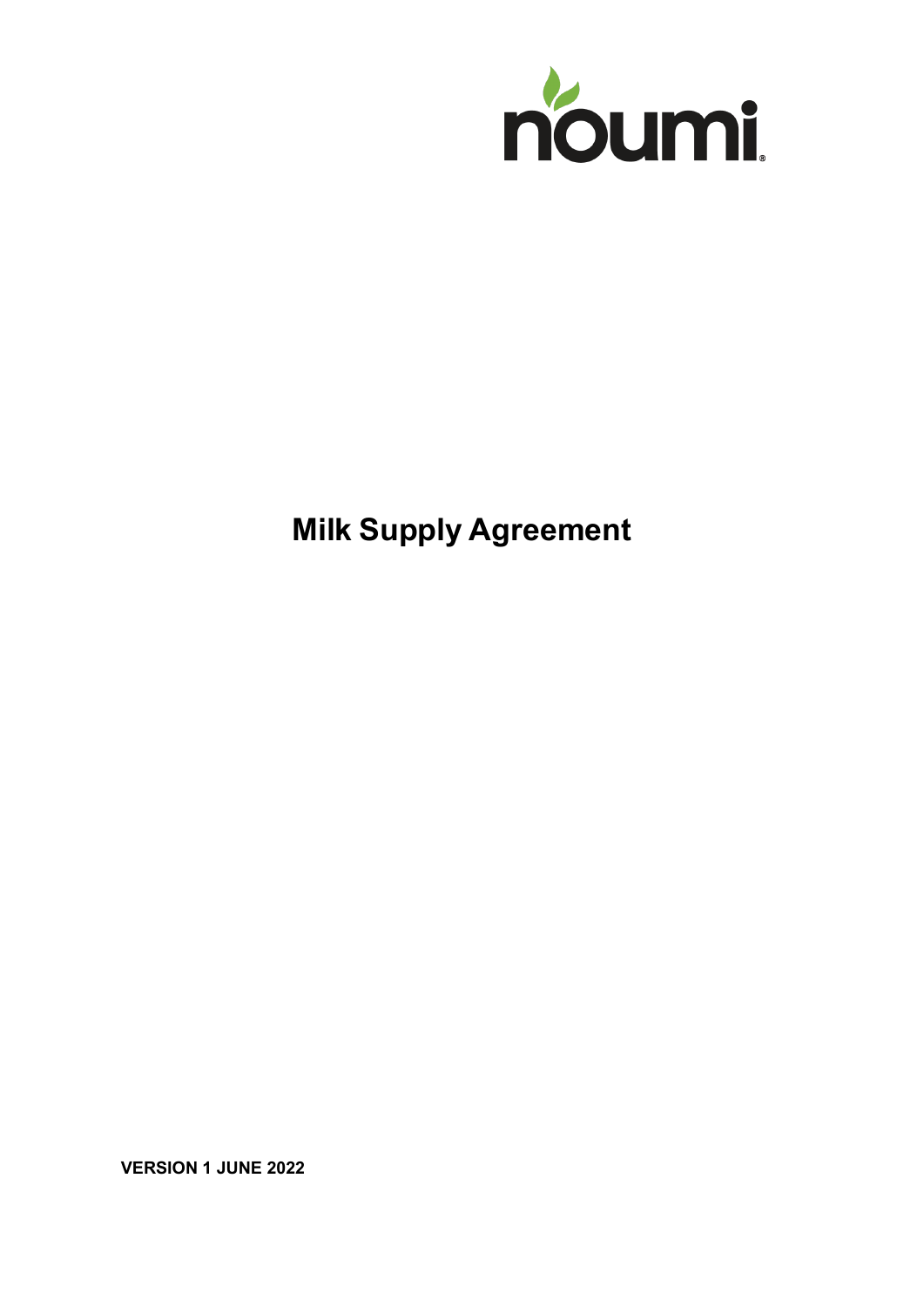# **BACKGROUND**

The Purchaser wishes to purchase, and the Supplier wishes to exclusively supply to the Purchaser, Milk from the Dairies in accordance with the terms of this Agreement.

# **1 TERM**

- <span id="page-1-4"></span>1.1 **Term**: This Agreement will take effect on the Effective Date and will continue until the endof the Milk Supply Period, unless sooner terminated in accordance with clause [16](#page-9-0) (**Termination**) or extended by the Supplier in accordance with clause [1.4.](#page-1-0)
- <span id="page-1-3"></span>1.2 **Cooling-off period**: Despite clause [16,](#page-9-0) the Supplier may immediately terminate this Agreement without incurring any liability to the Purchaser by providing a written notice to the Purchaser within 14 days after the date this Agreement is entered into. For the avoidance of doubt, this clause does not allow the Supplier to terminate this Agreement in response to any variation of this Agreement.
- 1.3 **Future agreement**: By mutual negotiation and agreement, the Supplier and Purchaser mayenter into a future agreement for the supply of Milk from the Supplier to the Purchaser.
- <span id="page-1-0"></span>1.4 **Extension**: If the Milk Supply Period of this Agreement is longer than 3 years, the Supplier may, subject to clause [1.5,](#page-1-1) give the Purchaser a written notice (**Extension Notice**) postponingthe end of the Milk Supply Period by 12 months. For the avoidance of doubt, the Supplier may only postpone the end of the Milk Supply Period once under this Agreement, and such postponement is not taken to be a variation of this Agreement.
- <span id="page-1-1"></span>1.5 The Supplier must give the Extension Notice to the Purchaser:
	- 1.5.1 no earlier than 30 days before the end of the initial Milk Supply Period; and
	- 1.5.2 no later than 7 days before the end of the initial Milk Supply Period.

# <span id="page-1-2"></span>**2 BENEFIT OF AGREEMENT**

- 2.1 The Supplier will provide the Milk under this Agreement to the Purchaser. However, theSupplier acknowledges and agrees that:
	- 2.1.1 each Noumi Group Company may make use of and enjoy the benefit of the Milk under this Agreement;
	- 2.1.2 the Purchaser will benefit from this Agreement as through all references to "Purchaser" in this Agreement (other than in this clause [2\)](#page-1-2) were references to the Noumi Group;
	- 2.1.3 all losses and liability suffered or incurred by the Noumi Group in connection with this Agreement (Group Losses) are deemed to be suffered or incurred by the Purchaser for the purpose of this Agreement; and
	- 2.1.4 the Purchaser may exercise all rights and remedies under this Agreement or at law in respect of Group Losses as if those Group Losses had been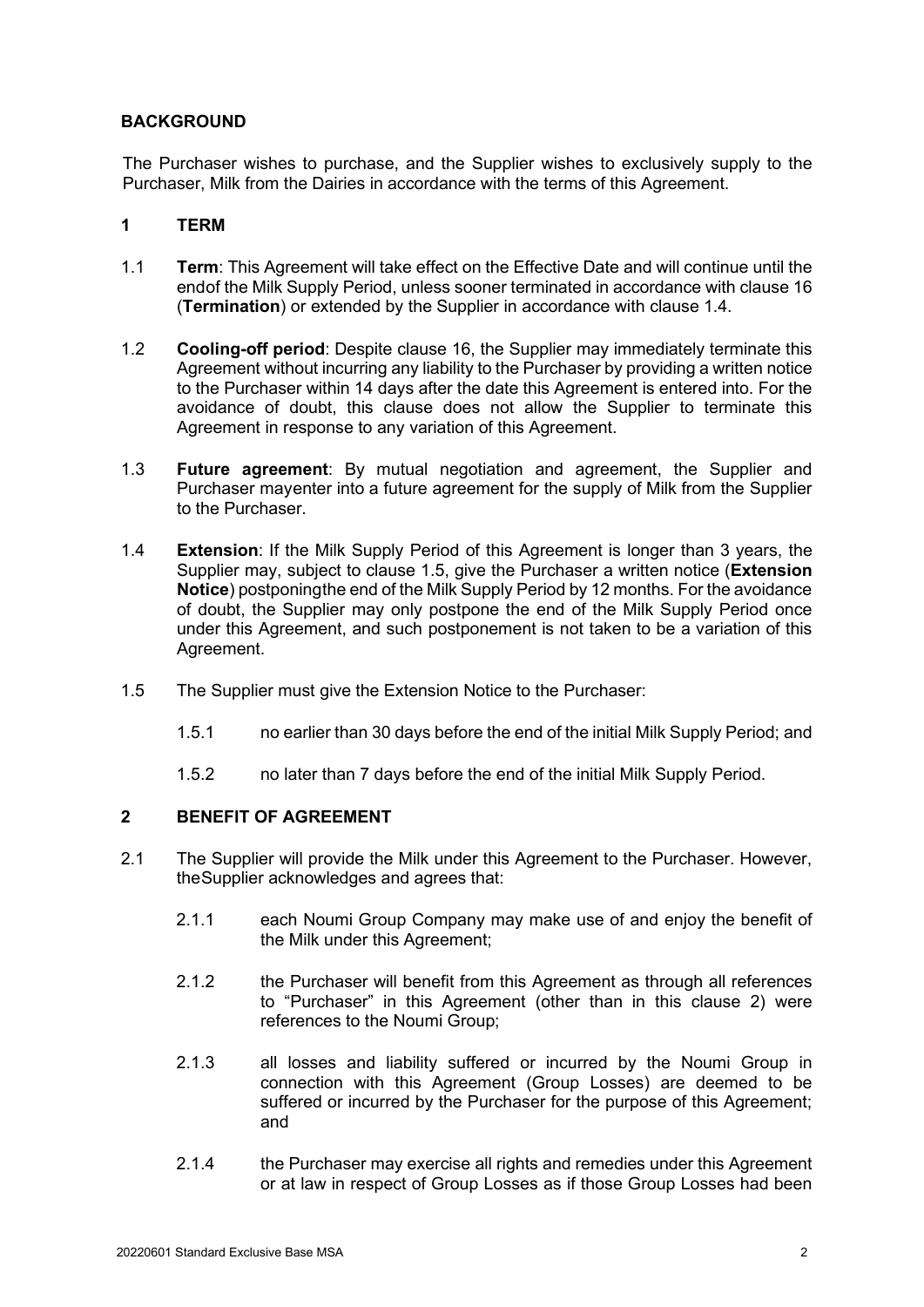suffered or incurred by the Purchaser directly.

### **3 COMPLIANCE WITH THE DAIRY CODE**

3.1 This Agreement implements the required terms of the Dairy Code and to the extent that thereis any inconsistency between the terms of this Agreement and the Dairy Code, then the DairyCode prevails.

# **4 GOOD FAITH**

- <span id="page-2-0"></span>4.1 The Purchaser and Supplier must at all times deal with each other in good faith, within the meaning of the unwritten law as in force from time to time, in relation to the supply of Milk.
- 4.2 Without limiting clause [4.1,](#page-2-0) clause [4.1](#page-2-0) applies in relation to the following:
	- 4.2.1 negotiating and entering into this Agreement;
	- 4.2.2 exercising rights, or performing obligations, under this Agreement;
	- 4.2.3 dealing with or resolving complaints or disputes arising under or in connection with this Agreement; and
	- 4.2.4 varying or terminating this Agreement.
- 4.3 Without limiting clause [4.1,](#page-2-0) in determining whether the Purchaser or Supplier (the **first party**) has acted in good faith in dealing with the Supplier or Purchaser (the **other party**), thefollowing may be taken into account:
	- 4.3.1 whether the first party has acted honestly;
	- 4.3.2 whether the first party has tried to cooperate with the other party to achieve the purposes of this Agreement;
	- 4.3.3 whether the first party has not acted arbitrarily, capriciously, unreasonably, recklessly or with ulterior motives;
	- 4.3.4 whether the first party has not acted in a way that constitutes retribution against the other party for past complaints and disputes;
	- 4.3.5 whether the first party's relationship with the other party has been conducted without duress;
	- 4.3.6 whether the first party's relationship with the other party has been conducted in recognition of the need for certainty regarding the risks and costs of supplying or purchasing Milk;
	- 4.3.7 whether the first party has undermined, or denied the other party, a benefit of this Agreement;
	- 4.3.8 whether the first party has observed any confidentiality requirements relating to information disclosed or obtained in dealing with or resolving a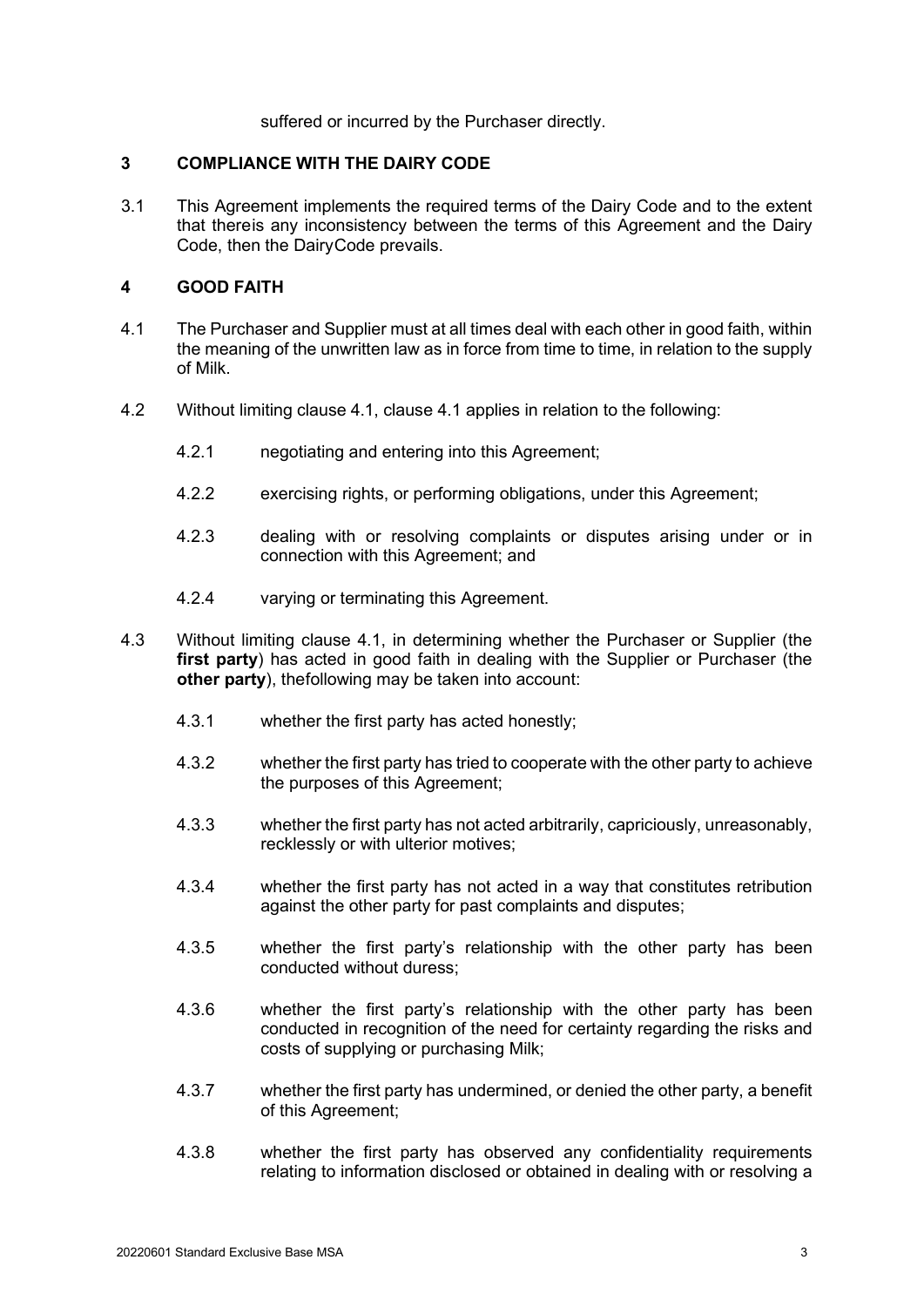complaint or dispute with the other party; and

4.3.9 whether, in dealing with the first party, the other party has acted in good faith.

### <span id="page-3-0"></span>**5 PURCHASE AND EXCLUSIVE SUPPLY OF MILK**

- 5.1 **Purchase and supply of Milk**: The Supplier agrees to exclusively supply to the Purchaser, and the Purchaser agrees to purchase from the Supplier at the Price, Milk in accordance with the requirements of this Agreement (including the Specifications and Volumes) during the Milk Supply Period.
- 5.2 **Dairies**: The Supplier may only supply Milk to the Purchaser that is produced by the Dairies,unless otherwise agreed by the Purchaser.

# **6 VOLUMES AND FORECASTS**

- 6.1 **Volumes**: The Supplier must supply the Volumes of Milk to the Purchaser during the MilkSupply Period.
- 6.2 **Forecasts:** The Supplier must provide its Milk production Forecasts to the Purchaser inaccordance with Schedule 2.
- <span id="page-3-2"></span>6.3 **Volume measuring**: The Purchaser will measure the volume of Milk supplied by the Supplierat the Collection Point via meters installed on the Milk delivery vehicles. The Purchaser must give the Supplier, as soon as practicable after the volume measurement, written notice of the results of the measurement.

# **7 MILK SPECIFICATIONS, TESTING AND STATEMENTS**

- <span id="page-3-1"></span>7.1 **Specifications**: The Milk supplied by the Supplier must comply with the specifications set outin Schedule 2 (**Specifications**).
- 7.2 **Changes to Specifications**: If the Purchaser wishes to change the Specifications, the Purchaser must notify the Supplier of its requested changes. The parties must promptly discuss whether, and any terms and conditions on which, the Supplier is willing (acting reasonably) to agree to the Purchaser's requested changes to the Specifications. Any changes to the Specifications, and any terms and conditions applying to such changes:
	- 7.2.1 must be mutually agreed by the parties in writing; and
	- 7.2.2 take effect 3 months after they are agreed; unless the changes are business critical, in which case, they take effect as soon as practicable after they are agreedand no later than 3 months after they are agreed.

# 7.3 **Milk testing**:

- 7.3.1 The Purchaser will test and sample the Milk in accordance with Schedule 2.
- 7.3.2 The Purchaser must give the Supplier, as soon as practicable after the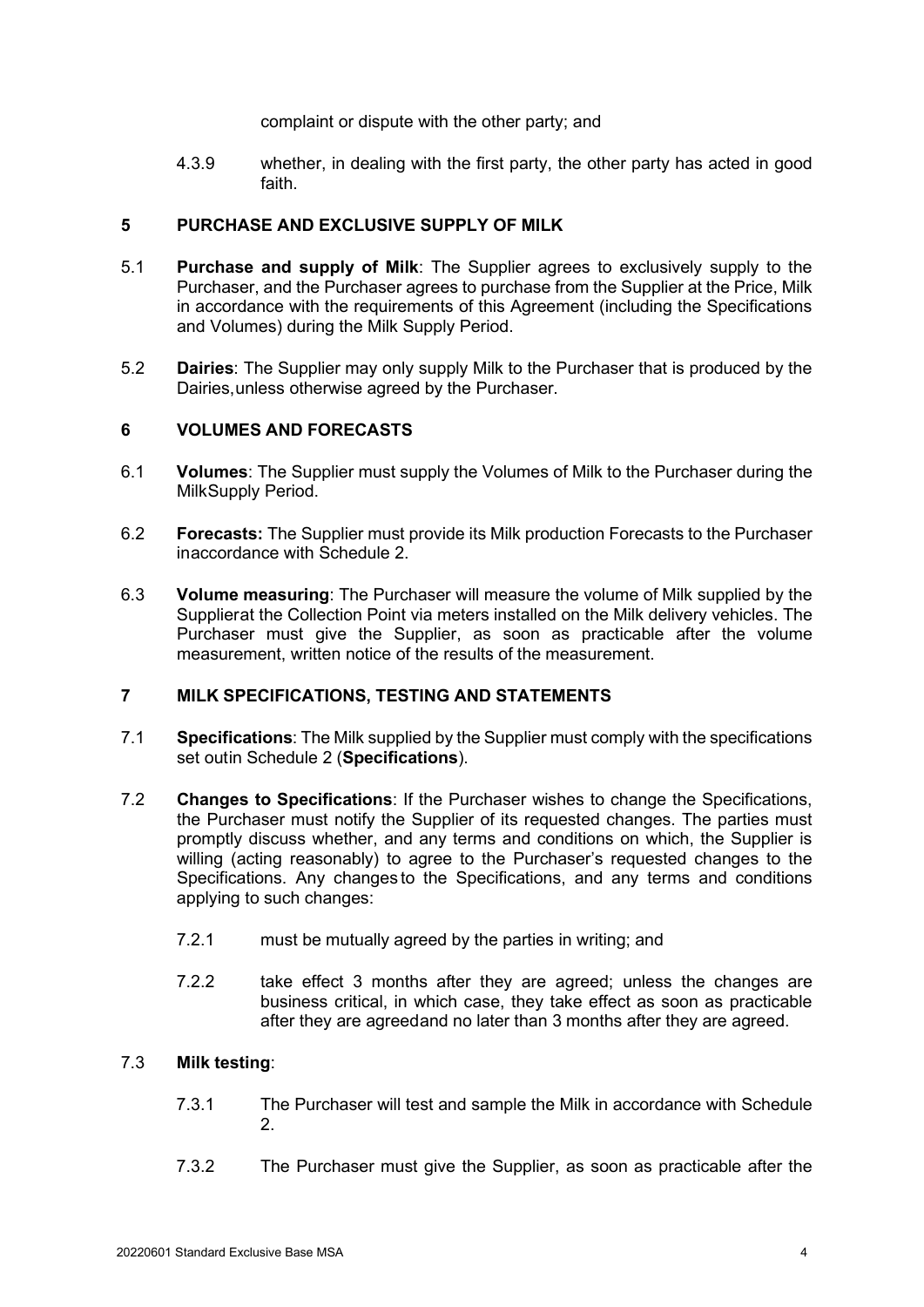Purchaser tests the Milk, written notice of the results of the test.

- 7.3.3 Subject to claus[e 7.3.4,](#page-4-0) test results are binding on both the Purchaser and the Supplier.
- <span id="page-4-0"></span>7.3.4 If there are reasonable grounds that a test result is inaccurate, then the Purchaser must re-perform that test on the next available Milk sample. If the parties dispute the result of the re-testing, then the dispute resolution procedures set out in clause [17](#page-11-0) apply.
- 7.4 **Milk statements**: The Purchaser will provide, on or before the 15<sup>th</sup> day of each month, theSupplier with statements about the Milk supplied during the Milk Supply Period. The Purchaser will set the form and content of these statements, which will include (but is not limited to):
	- 7.4.1 the Milk Solids rate for the prior month;
	- 7.4.2 details of the payments to be made to the Supplier for Milk supplied in the prior month, including the basis for their calculation;
	- 7.4.3 details of any Quality Deductions for Milk supplied in the prior month, including the basis for their calculation;
	- 7.4.4 details of the applicable dairy levies for the prior month, including the basis for their calculation;
	- 7.4.5 a production statement for Milk supplied in the prior month for each collection of Milk, including the number of litres, the butterfat and protein contents and the total amount of Milk Solids; and
	- 7.4.6 any other information that is relevant in the opinion of the Purchaser.
- 7.5 **Intended use:** The Purchaser acknowledges that the Milk supplied under this Agreement isnot intended for retail sale without further processing and is sold in bulk by the Supplier forfurther processing.

# <span id="page-4-2"></span>**8 FAILURE TO COMPLY WITH SPECIFICATIONS AND VOLUMES**

### <span id="page-4-1"></span>8.1 **Failure to comply with Specifications**:

- <span id="page-4-3"></span>8.1.1 If any Milk supplied by Supplier fails to comply with the Specifications (**Defective Milk**) then the Purchaser may elect whether to:
	- 8.1.1.1 apply the applicable Quality Deduction to the Price (**Quality Discounted Price**) and accept and purchase the Defective Milk at the Quality Discounted Price; or
	- 8.1.1.2 accept and purchase the Defective Milk at the Price; or
	- 8.1.1.3 reject and not purchase the Defective Milk.
- 8.1.2 In addition to clause [8.1,](#page-4-1) the Purchaser may also: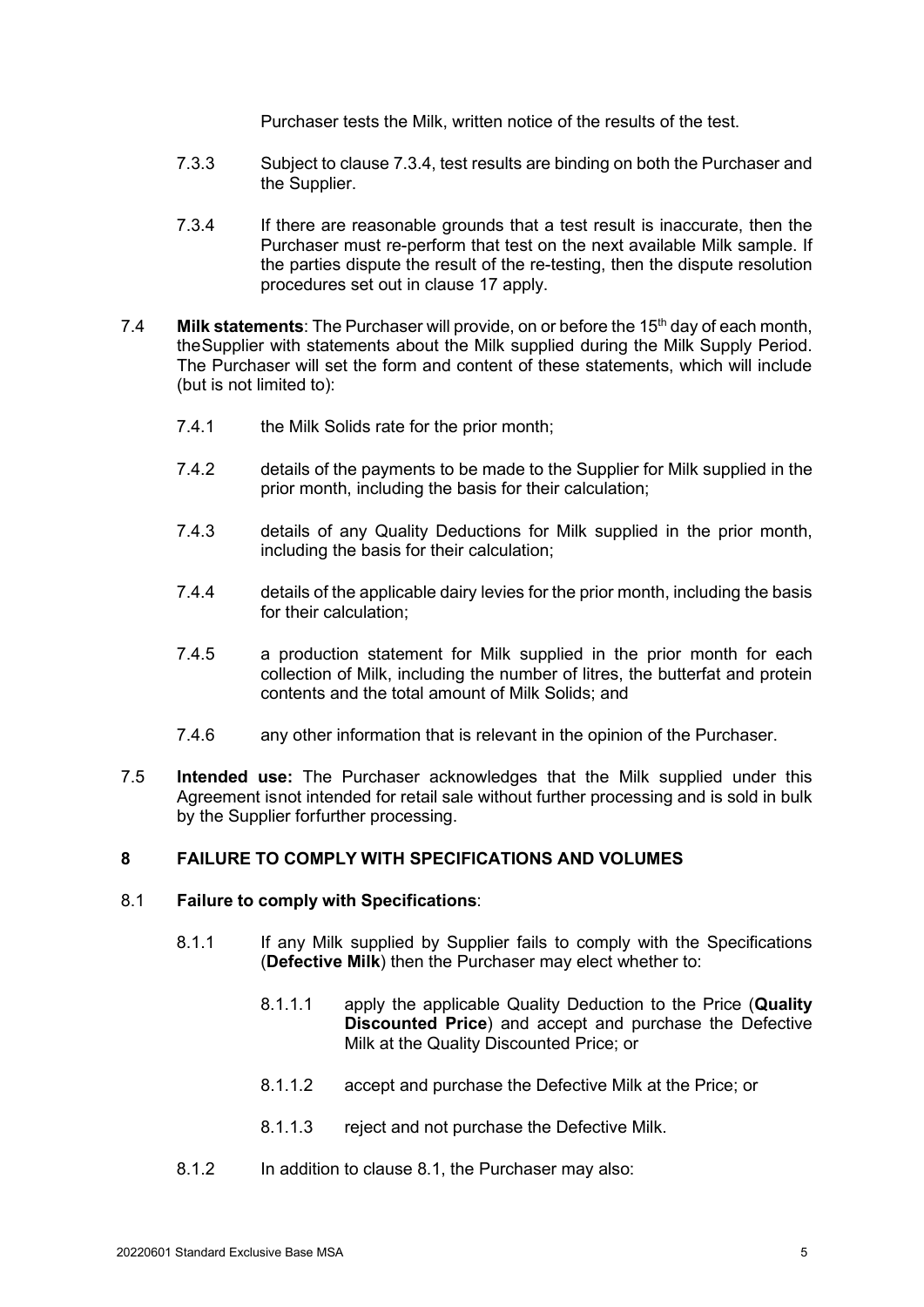- 8.1.2.1 suspend future Collections of the Supplier's Milk until the Supplier satisfies the Purchaser (acting reasonably) that the Milk to be supplied complies with the Specifications;
- 8.1.2.2 require the Supplier to submit a corrective action plan; and/or
- 8.1.2.3 conduct further testing of the Supplier's Milk without prior notice to the Supplier.
- 8.1.3 If the Purchaser rejects the Defective Milk, as soon as practicableafter the Purchaser rejects the Defective Milk, the Purchaser mustgive the Supplier written notice of the rejection including:
	- 8.1.3.1 the reasons for the rejection; and
	- 8.1.3.2 the consequences for the Supplier of the rejection (including any costs and fees payable by the Supplier arising as a result of the rejection).
- 8.1.4 If the Collection of Defective Milk has occurred, the Supplier must arrange for the disposal of the Defective Milk at the Supplier's cost.
- 8.1.5 If the Collection of Defective Milk has occurred and the DefectiveMilk has been commingled with other Milk, including Milk from other suppliers (for example, in a tanker) (**Spoiled Milk**), the Supplier is liable to compensate:
	- 8.1.5.1 the Purchaser; and
	- 8.1.5.2 if applicable, the suppliers or owners of the Spoiled Milk,

for any loss or damage arising from the Defective Milk or Spoiled Milk, including the cost of the Spoiled Milk, and the Collection costsfor the Defective Milk and Spoiled Milk. The Purchaser may elect todeduct these amounts from future payments to the Supplier.

8.1.6 If Collection of Defective Milk has not occurred, the Supplier will arrange for the disposal of the Defective Milk at the Supplier's cost.

# **9 COLLECTION**

- 9.1 **Collection Point**: The Purchaser will arrange Collection of the Milk from the Collection Pointand delivery of the Milk from the Collection Point to the Delivery Point.
- 9.2 **Age of Milk**: The Supplier must ensure that the Milk is available for Collection at the timesagreed between the Supplier and the Purchaser, which for twice-a-day milking the Milk should be available for Collection no later than 9am for the first milking and 7pm for the second milking.
- <span id="page-5-1"></span>9.3 **Collection and delivery charges**: The Purchaser will pay all Collection and delivery chargesduring the Milk Supply Term.
- <span id="page-5-0"></span>9.4 **Collection**: Collection of Milk occurs when the Milk leaves the Supplier's refrigerated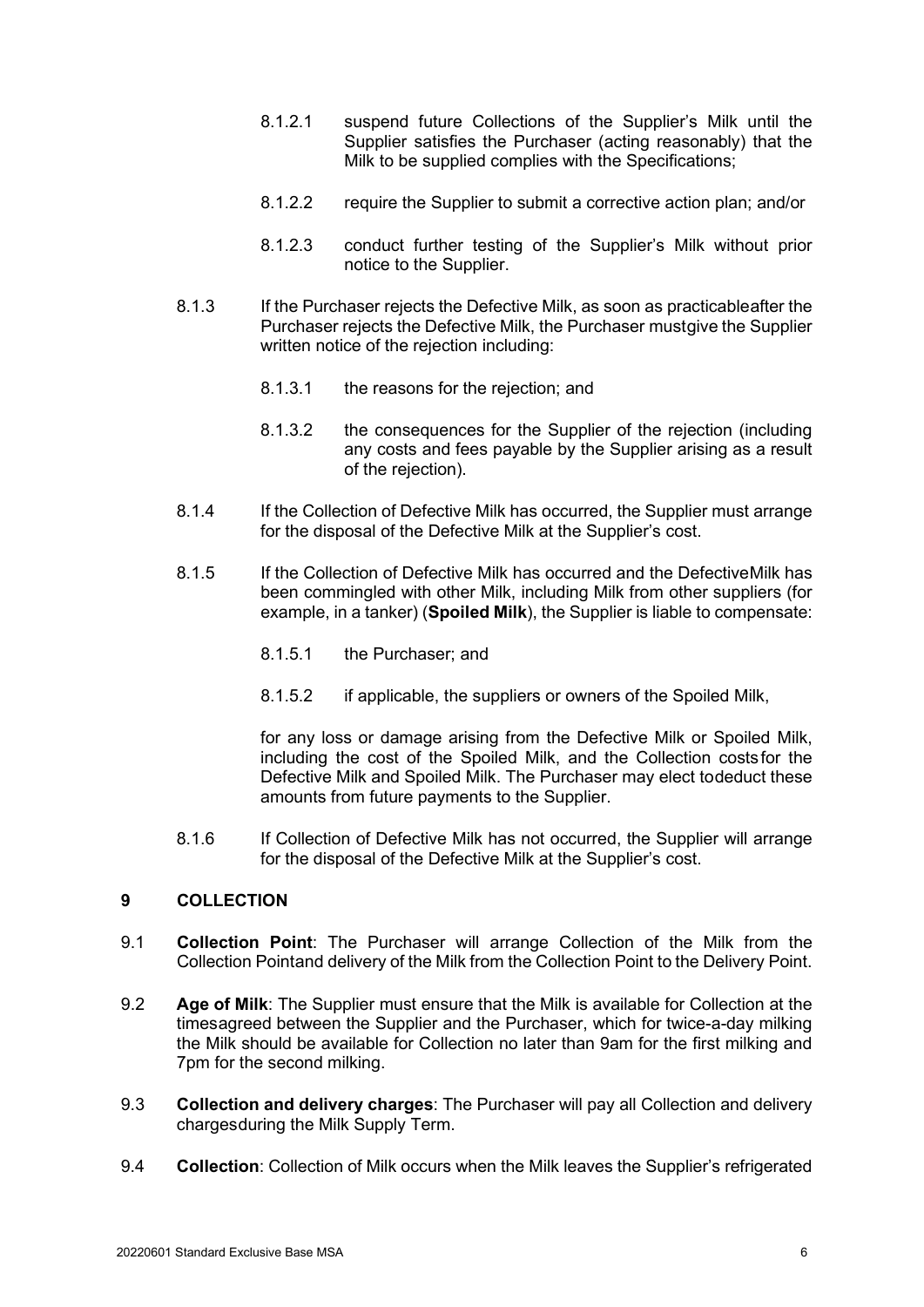Milk storage and enters the Purchaser's equipment, or equipment under the Purchaser's control, atthe Collection Point.

### **10 PRICING AND PAYMENT**

- 10.1 **Price**: The Price payable by the Purchaser to the Supplier for Milk supplied during the MilkSupply Period is determined in accordance with Schedule 2 based on the Milk Solids components of the Milk.
- 10.2 **Payment**: The Purchaser will pay the Supplier the Price for the Milk supplied by the Supplierto the Purchaser in each month on or before the  $15<sup>th</sup>$  day of the following month.
- 10.3 **Minimum Price**: The Minimum Price and a statement of the Purchaser's justification for the Minimum Price is set out in Schedule 2. The Minimum Price may only be varied in accordance with clause [20.3.](#page-14-0) If a variation under this clause reduces the Minimum Price,the reduction must not occur before the variation.
- 10.4 **No unilateral prospective step downs**: The Purchaser undertakes that during the Term of this Agreement, it continuously waives and will not exercise its rights under the Dairy Code to unilaterally vary this Agreement to reduce the prospective Minimum Price for Milk supplied under this Agreement in any circumstances, including in exceptional circumstances(as defined in the Dairy Code).

### <span id="page-6-0"></span>10.5 **Dairy levy and licence**:

- 10.5.1 The Purchaser will pay the dairy produce levy payable on the supply of Milk under this Agreement and will deduct the amount of the levy from payments tothe Supplier.
- 10.5.2 If this Agreement is for Milk supplied from New South Wales, then the Supplierwill pay the dairy produce levy payable on the supply of Milk under this Agreement directly to the New South Wales Food Authority.
- 10.5.3 If this Agreement is for Milk supplied from Victoria, then the Purchaser will pay the dairy product levy payable on the supply of Milk under this Agreement and the Purchaser will deduct the amount of the levy from future payments to the Supplier.
- 10.5.4 The Purchaser will deduct any other levies or licence fees from payments to theSupplier at the request of the Supplier.
- 10.6 **GST**: In this clause, expressions defined in the *A New Tax System (Goods and Services Tax) 1999* (Cth) have the meaning given to them in that Act. Unless otherwise stated, all prices or other sums payable or consideration to be provided under or in accordance with this Agreement are exclusive of GST. Each party acknowledges that it is registered for GST as at the date of this Agreement and will notify the other party if it ceases to be registered. If GST is imposed on any supply made in accordance with this Agreement, the recipient of the taxable supply must pay the supplier an additional amount equal to the amount of GST payable for the taxable supply. Payment of the additional amount will be made at the same time as payment for the taxable supply is required to be made under this Agreement. The rightof a party to recover any amount in respect of GST under this Agreement on a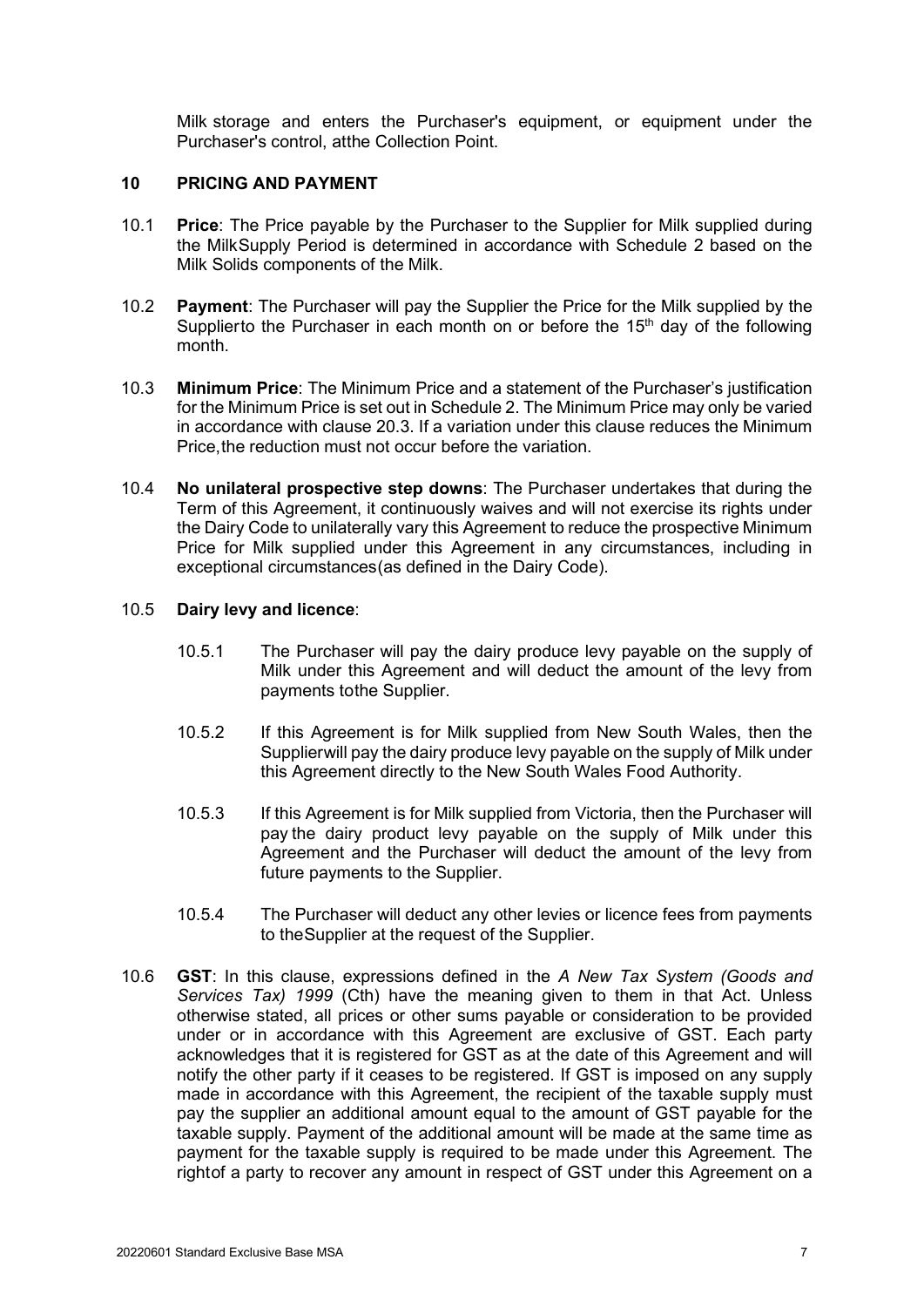supply is subject to the issuing of a valid tax invoice or an adjustment note to the recipient.

# <span id="page-7-1"></span>**11 PURCHASER MILK POLICY**

- <span id="page-7-3"></span>11.1 The Supplier, and Milk supplied by the Supplier, must comply with any Milk supply policy, quality assurance program and/or Sustainability Policy set out in Schedule 3 (together, the **Purchaser Milk Policy**). The Purchaser Milk Policy will remain as the version set out in Schedule 3 unless the parties agree (acting reasonably) in writing on a variation in accordancewith clause [11.2.](#page-7-0)
- <span id="page-7-0"></span>11.2 **Changes to Purchaser Milk Policy**: If the Purchaser wishes to change the Purchaser Milk Policy, the Purchaser must notify the Supplier of its requested changes. The parties must promptly discuss whether, and any terms and conditions on which, the Supplier is willing (acting reasonably) to agree to the Purchaser's requested changes to the Purchaser Milk Policy. Any changes to the Purchaser Milk Policy, and any terms and conditions applying tosuch changes:
	- 11.2.1 must be mutually agreed by the parties in writing; and
	- 11.2.2 take effect 3 months after they are agreed; unless the changes are business critical, in which case, they take effect as soon as practicable after they are agreedand no later than 3 months after they are agreed.

# <span id="page-7-2"></span>**12 RISK AND TITLE AND INSURANCE**

- 12.1 **Risk and title**: Risk and title in the Milk pass to the Purchaser upon Collection.
- 12.2 **Insurance**: The Supplier must purchase and maintain adequate policies of insurance (including public liability insurance, product liability insurance and workers compensation insurance), giving full and comprehensive coverage, in respect of the risks involved in its operations and its obligations under this Agreement. The Supplier must provide the Purchaserwith a certificate of currency for each policy upon the Purchaser's written request.

### **13 WARRANTIES AND ACKNOWLEDGEMENTS**

- 13.1 **Supplier warranties:** The Supplier warrants and represents that:
	- 13.1.1 the Supplier has the power to execute this Agreement and that all necessarycorporate or other actions (as applicable) have been taken to authorise the execution and performance of this Agreement;
	- 13.1.2 the Milk supplied to the Purchaser complies with:
		- 13.1.2.1 the Specifications;
		- 13.1.2.2 the Volumes; and
		- 13.1.2.3 all relevant laws and regulations, industry codes of practice and goodindustry practice;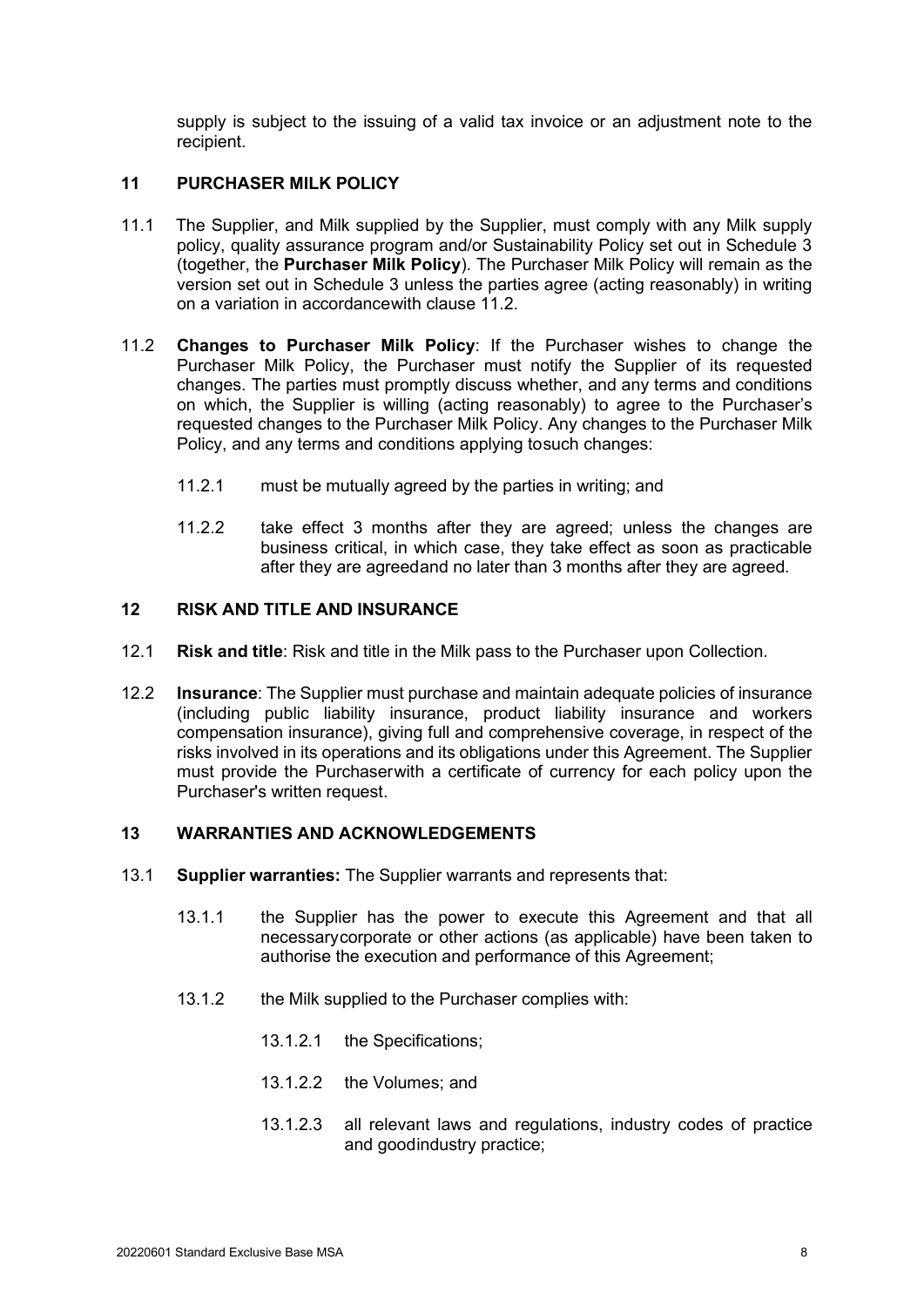- 13.1.3 the Supplier will, and the Supplier will ensure that the Dairies, comply with allrelevant laws and regulations, and have and maintain all necessary licenses, approvals and permits necessary for the performance of this Agreement;
- 13.1.4 the Supplier will, and the Supplier will ensure that the Dairies, comply with thePurchaser Milk Policy, relevant industry codes of practice and good industry practice; and
- 13.1.5 at the time of Collection, the Supplier owns the Milk and the Supplier has theright to supply the Milk to the Purchaser.
- 13.2 **Purchaser warranties:** The Purchaser warrants and represents that the Purchaser has the power to execute this Agreement and that all necessary corporate or other actions (as applicable) have been taken to authorise the execution and performance of this Agreement.

# <span id="page-8-2"></span>**14 RECORDS AND AUDITS**

- <span id="page-8-0"></span>14.1 **Records**: The Supplier must keep proper, complete, up-to-date and accurate records and otherdata relating to this Agreement. Within 5 Business Days of a request by the Purchaser, the Supplier must give:
	- 14.1.1 copies of such records and data to the Purchaser; and/or
	- 14.1.2 the Purchaser all necessary access to inspect and take copies of such records anddata.
- 14.2 **Record-keeping**: Without limiting clause [14.1,](#page-8-0) the parties must keep originals or copies of:
	- 14.2.1 this Agreement;
	- 14.2.2 any amendments, variations or termination of this Agreement; and
	- 14.2.3 any notices or statements issued under this Agreement or the Dairy Code, for the period set out in subclause [14.3](#page-8-1) below.
- <span id="page-8-1"></span>14.3 **Period of record-keeping:** A record, or a copy of a record, must be kept for the period:
	- 14.3.1 starting on the day on which the record is made or given; and
	- 14.3.2 ending on the last day of the 6 years beginning on the day this Agreement ends.
- 14.4 **Audit**: The Purchaser may audit the Supplier's and the Dairies' records, other data, premises and facilities for compliance with this Agreement (including the Specifications and PurchaserMilk Policy). At the Purchaser's request, for the purpose of assessing the Supplier's compliance with this Agreement, the Supplier must:
	- 14.4.1 provide evidence of the Supplier's compliance with this Agreement;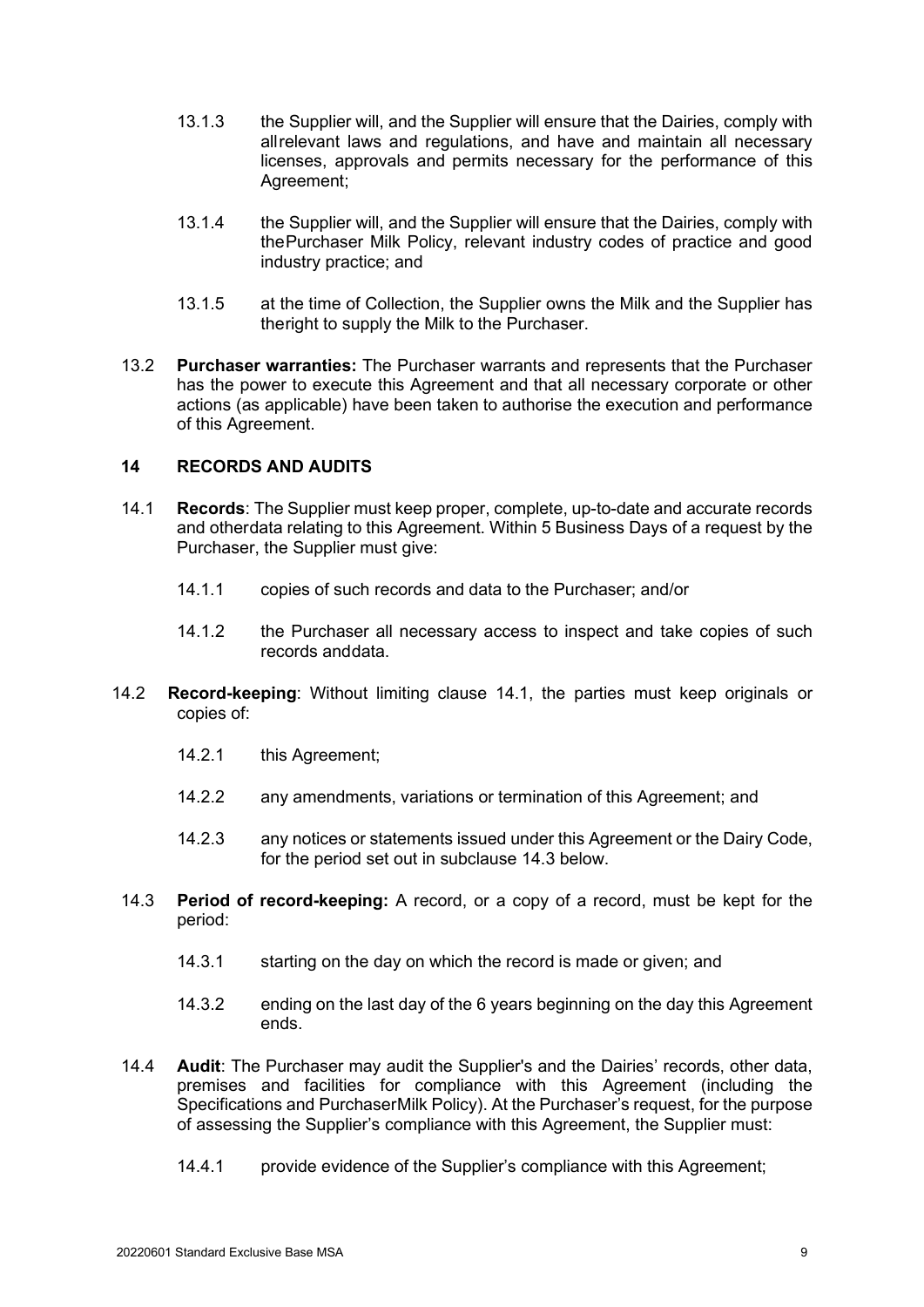- 14.4.2 permit the Purchaser, or its representatives, to enter, inspect and take copies ofthe records, other data, premises and facilities (including the equipment and methods used) at any reasonable times; and/or
- 14.4.3 cooperate with all reasonable requests of the Purchaser.

### <span id="page-9-1"></span>**15 CONFIDENTIALITY**

- <span id="page-9-3"></span>15.1 **Confidential Information**: Neither party will at any time use, exploit or disclose to anyperson (including to industry or benchmarking groups):
	- 15.1.1 this Agreement;
	- 15.1.2 the contents of this Agreement, including de-identified information and/or theprices payable under this Agreement; and/or
	- 15.1.3 any information held by it relating to the business or affairs of the other party(including de-identified information),

except strictly to the extent:

- 15.1.4 necessary to perform its obligations under this Agreement and on a "needto-know" basis only;
- 15.1.5 reasonably required to be disclosed to its officers, employees, agents and advisers(**Representatives**), and who are under confidentiality obligations comparable to this clause [15;](#page-9-1)
- 15.1.6 authorised in writing by the other party;
- 15.1.7 required by law or the rules of any recognised stock exchange; and/or
- 15.1.8 it is in the public domain, other than due to a breach of any obligation of confidence owed to the other party.

Each party must promptly return or destroy such Confidential Information (and any derivativefrom it) at the other party's written request. Each party must require its Representatives to comply with this clause [15](#page-9-1) and will be responsible for noncompliance by any of them.

15.2 **Indemnity**: The Supplier indemnifies the Purchaser in respect of any claim, action, damage, loss, liability, cost, charge, expense, outgoing or payment that that Purchaser pays, suffers, incurs or is liable for as a result of a breach of the Supplier's obligations under this clause [15.](#page-9-1)

### <span id="page-9-0"></span>**16 TERMINATION**

- <span id="page-9-2"></span>16.1 **Termination for cause**: Either party may terminate this Agreement with immediate effect by written notice to the other party, in accordance with claus[e 16.4,](#page-10-0) if any of the following eventsoccur
	- 16.1.1 **Material breach**: the other party is in material breach of this Agreement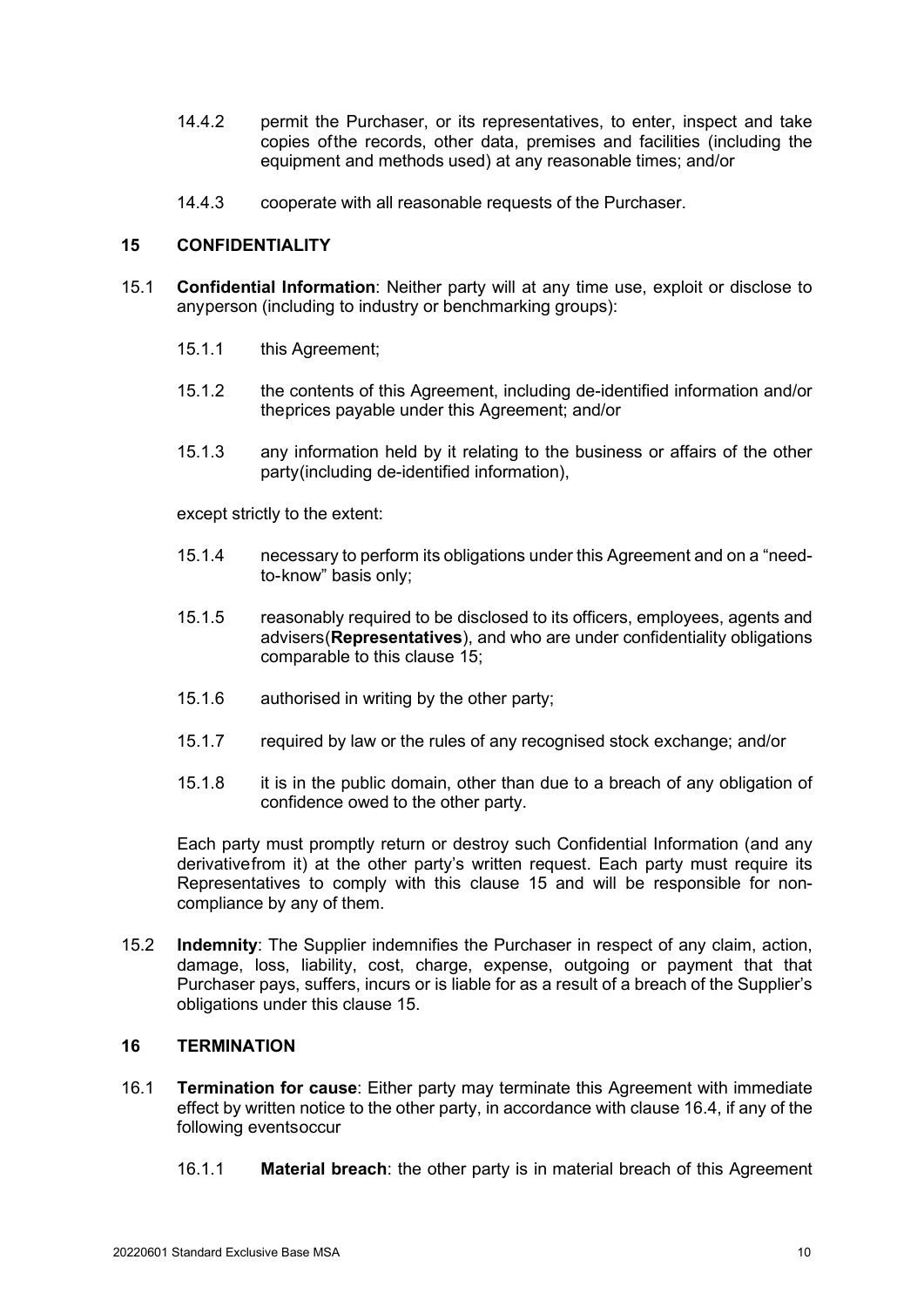and:

- 16.1.1.1 such breach is not capable of rectification; or
- 16.1.1.2 if such breach is capable of rectification, the other party has failed torectify the breach within 15 Business Days of being given notice requiring the rectification;
- 16.1.2 **Insolvency**: to the extent permitted by law, an Insolvency Event occurs in relation to the other party; and
- 16.1.3 **Force Majeure**: a right to terminate for force majeure arises in accordance withclause [20.4.](#page-14-1)
- 16.2 **Termination without cause**: [Neither party has the right to terminate this Agreement withoutcause.] OR [Either party may terminate this Agreement on 3 months' prior written notice to the other party in accordance with clause [16.4\]](#page-10-0)
- 16.3 **Termination due to sale of dairy business or ceasing Milk production**: Either party has theright to terminate this Agreement on 3 months' prior written notice to the other party if:
	- 16.3.1 The Supplier's dairy business is sold in a genuine sale on "arm's length" commercial terms to a third party; or
	- 16.3.2 The Supplier's dairy business permanently ceases Milk production, including dueto retirement.
- <span id="page-10-0"></span>16.4 **Termination notice:** As soon as practicable after either party terminates this Agreement, itmust give the other party written notice of:
	- 16.4.1 the termination;
	- 16.4.2 the reason for the termination; and
	- 16.4.3 the day the termination takes effect.
- 16.5 **Consequence of termination**: If either party provides a notice to terminate this Agreement,this Agreement will remain in force until the date the termination takes effect. For the avoidable of doubt, if this Agreement is terminated (including by the Supplier during the cooling-off period set out in clause [1.2\)](#page-1-3), this Agreement will continue to apply to Milk supplied under this Agreement before the termination takes effect.
- <span id="page-10-1"></span>16.6 **Return of property**: Following the expiry or termination of this Agreement,at the other party's written request, a party must promptly (and in any event within 15 Business Days):
	- 16.6.1 return to the other party; or
	- 16.6.2 destroy,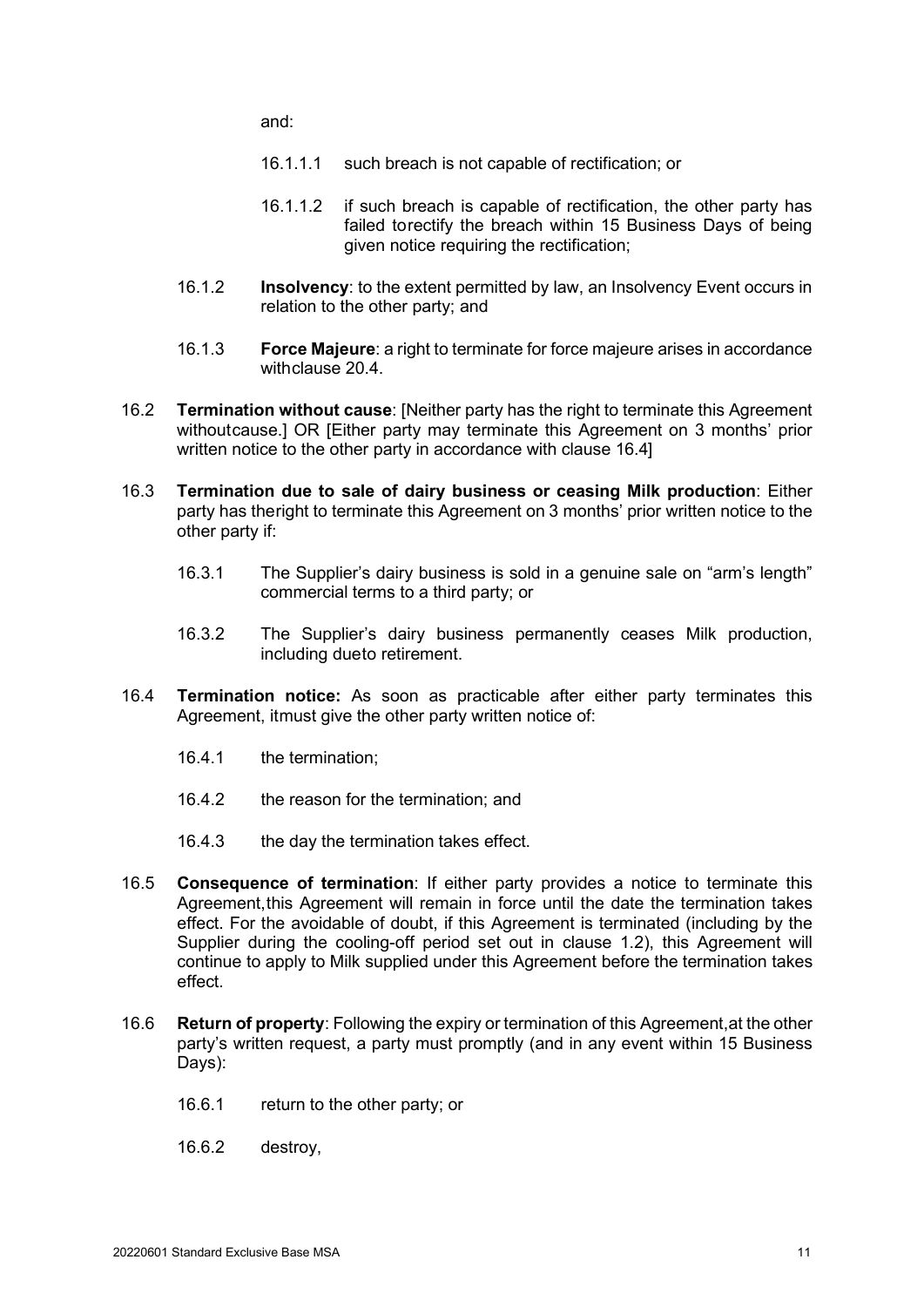all property and Confidential Information (and any derivative from it) of the other party in its,or any of its representatives', possession or control.

<span id="page-11-1"></span>16.7 **Survival**: Clauses [4.1,](#page-2-0) [11,](#page-7-1) [12,](#page-7-2) [14,](#page-8-2) [15,](#page-9-1) [16.6,](#page-10-1) [17](#page-11-0) and this clause [16.7](#page-11-1) survive terminationor expiry of this Agreement. The termination or expiry of this Agreement does not affect therights and obligations of the parties that have accrued as at the date of termination or expiry.

# <span id="page-11-0"></span>**17 DISPUTE RESOLUTION**

- 17.1 **General**: If a party to this Agreement has a complaint or there is a dispute in relation to a matter arising under or in connection with this Agreement, the matter may be dealt with orresolved:
	- 17.1.1 in accordance with the Internal Complaints Handling Procedure provided for in clauses [17.3](#page-11-2) to [17.5;](#page-11-3) or
	- 17.1.2 subject to clause [17.6,](#page-11-4) by Mediation; or
	- 17.1.3 subject to clause [17.6,](#page-11-4) by Arbitration.
- 17.2 If the matter that is the subject of the complaint or dispute is the termination of this Agreement, this clause [17](#page-11-0) applies as if a reference to a party to this Agreement included areference to a person who was a party to this Agreement before it was terminated.
- <span id="page-11-2"></span>17.3 **Internal complaints handling**: If a party (the **complainant**) wishes to have a complaint in relation to a matter arising under or in connection with this Agreement dealt with in accordance with the Internal Complaints Handling Procedure, the complainant must notify theother party (the **respondent**) in writing addressed to the respondent's Complaints Handling Officer (**Complaint Notice**).
- 17.4 The Complaint Notice must specify:
	- 17.4.1 the nature of the complaint;
	- 17.4.2 that the complainant wishes the complaint to be dealt with in accordance with theInternal Complaints Handling Procedure; and
	- 17.4.3 the outcome the complainant wants.
- <span id="page-11-3"></span>17.5 Within 5 Business Days after receiving the Complaint Notice, the respondent, via its Complaints Handling Officer, must give a written acknowledgement of the complainantstating:
	- 17.5.1 that the Complaint Notice has been received; and
	- 17.5.2 the steps to be taken to deal with the complaint, which may include that a representative of each party meet in good faith with the purpose of resolving thedispute.
- <span id="page-11-4"></span>17.6 The complainant and the respondent must attempt to resolve any complaint or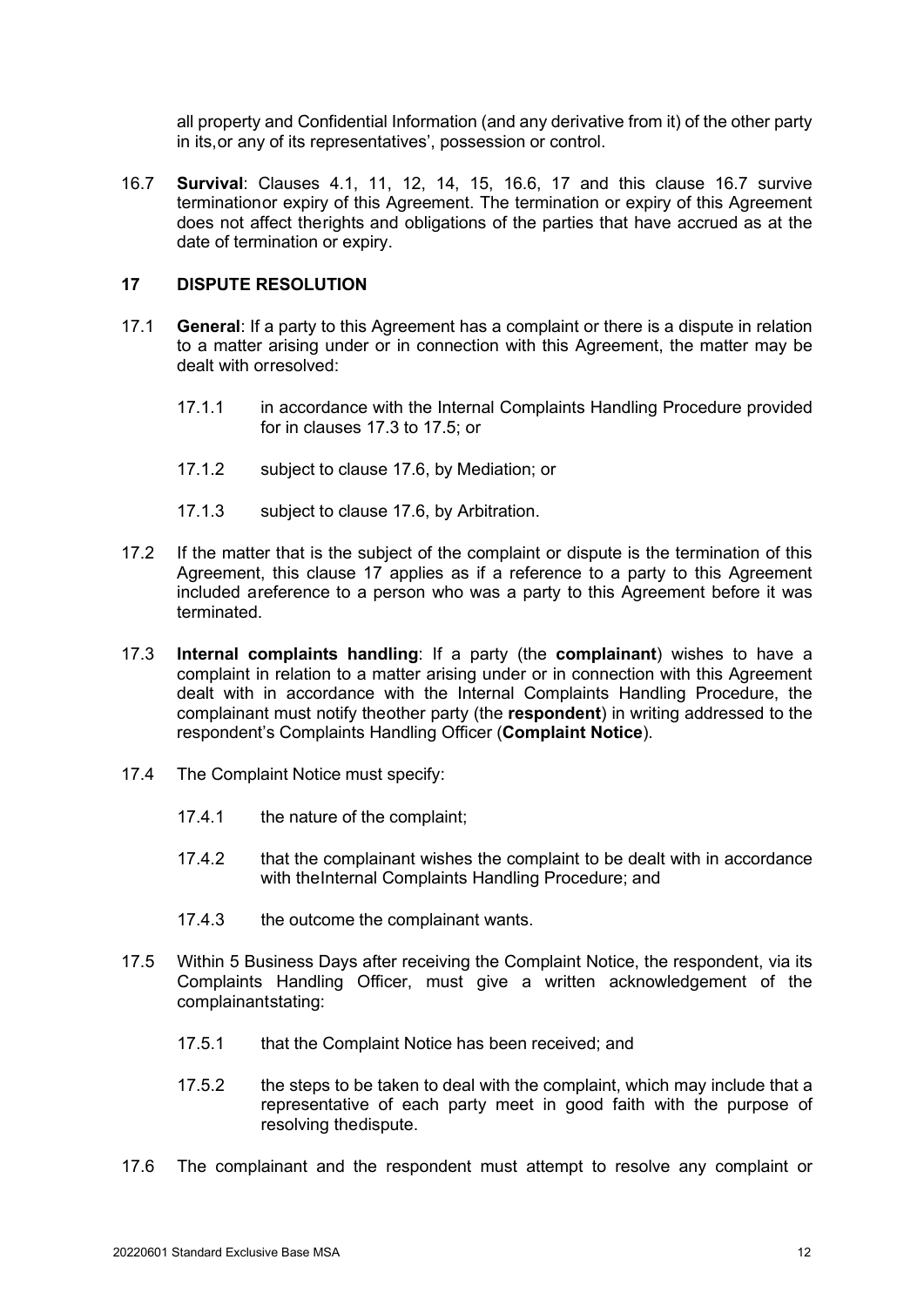disputes (other than proceedings for urgent interlocutory relief) by the following procedures in the followingorder:

- 17.6.1 Internal Complaints Handling Procedure;
- 17.6.2 if unresolved by the Internal Complaints Handling Procedure within 60 days after the acknowledgement was given to the complainant under section 17.5, then either party may refer the matter to Mediation;
- 17.6.3 if unresolved by Mediation, either the Purchaser or Supplier may refer the matter to Arbitration.
- 17.7 The complainant may, at any time, withdraw the complaint by notice in writing to the respondent via the respondent's Complaints Handling Officer.
- 17.8 **Confidentiality requirements regarding complaints or disputes**: The parties to a complaintor dispute arising under or in connection with this Agreement must observe any confidentiality requirements, including under claus[e 15,](#page-9-1) relating to the information disclosed or obtained in dealing with or resolving the complaint or dispute.
- 17.9 **Continuity**: During the Milk Supply Term, in the event of a complaint or dispute, the Supplier will continue to make Milk available for Collection and the Purchaser will continueto pay the Supplier for Milk supplied in accordance with this Agreement.
- 17.10 **Dispute reporting**: The Supplier must promptly provide the Purchaser with any information reasonably requested by the Purchaser to assist the Purchaser in complying with its dispute reporting obligations under section 56 of the Dairy Code.

### **18 INDEMNITY AND LIABILITY**

- 18.1 **Exclusion of the liability**: In no circumstances will either party be liable to the other party forany indirect or consequential loss or damage, loss of business, loss of opportunity, economic loss or loss of profits arising out of or in connection with this Agreement howsoever caused.
- 18.2 **Indemnity for defective products**: The Purchaser will indemnify and keep the Supplier indemnified against any loss, damage, cost or expense suffered by the Supplier for claims made in respect of any products manufactured by the Purchaser to the extent that such loss,damage, cost or expense was caused or contributed to by the Purchaser.
- 18.3 **Mitigation**: Each party will take reasonable steps to mitigate any loss or damage it may sufferunder this Agreement, and a party's liability under this Agreement will be reduced to the extent that the other party fails to comply with this clause.

### <span id="page-12-0"></span>**19 MODERN SLAVERY**

- 19.1 The Supplier must:
	- 19.1.1 comply with all applicable laws, statutes, regulations and codes relating to modernslavery or human trafficking, including the *Modern Slavery Act 2018* (Cth); and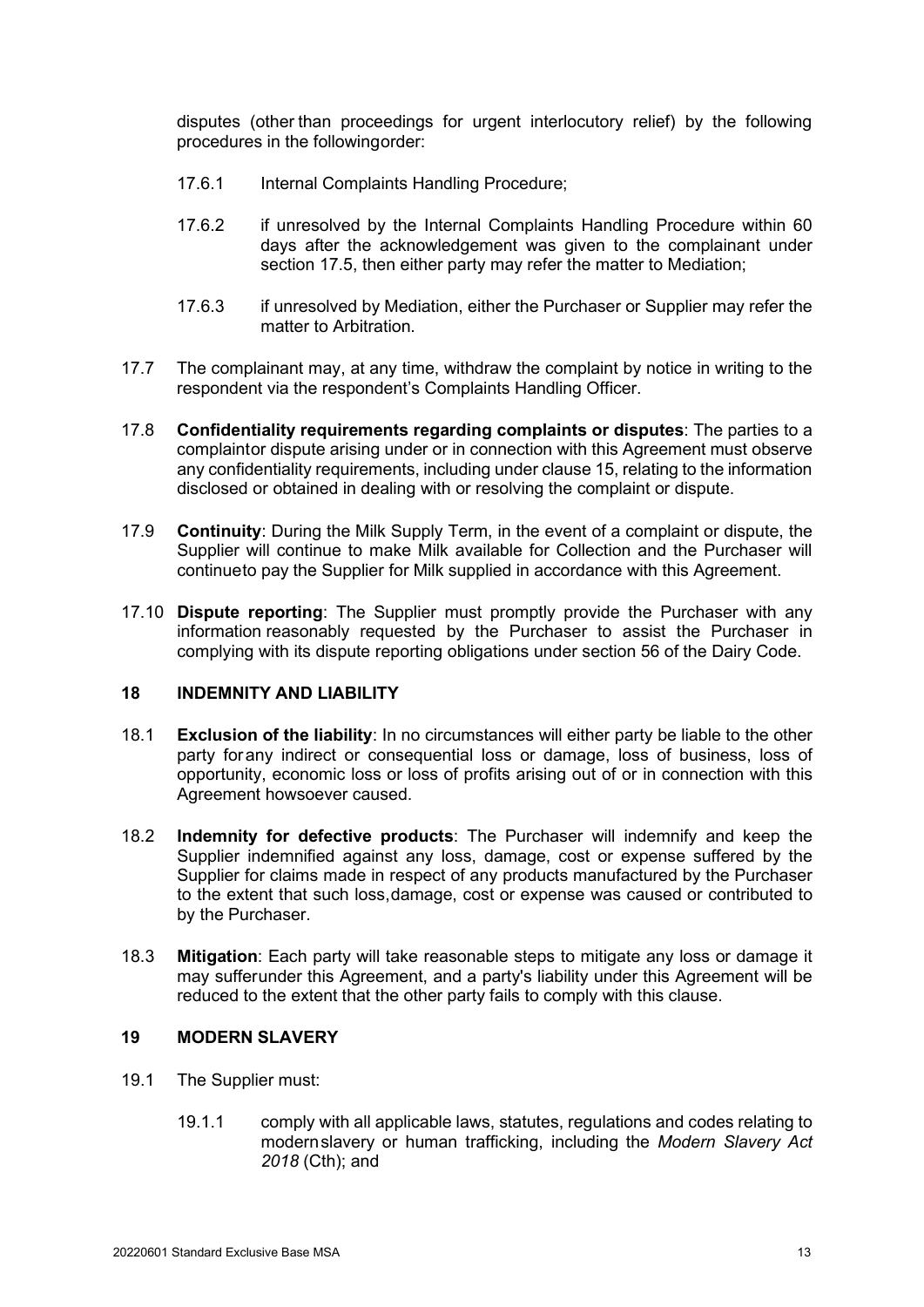- 19.1.2 take reasonable steps to ensure that there is no modern slavery or human trafficking in any part of its business or supply chains.
- 19.2 The Supplier represents and warrants that the Supplier has not, nor, to its reasonable knowledge, its officers, employees or others associated with it, been convicted or investigated for modern slavery or human trafficking offences.
- 19.3 The Supplier must promptly report to the Purchaser any actual or suspected slavery or human trafficking in a supply chain in connection with this agreement.
- 19.4 The Supplier must maintain complete records evidencing its compliance with this clause [19](#page-12-0) and grants the Purchaser the right to audit the Supplier for compliance with this clause [19.](#page-12-0)

# **20 GENERAL**

### 20.1 **Notices**

- 20.1.1 All notices, demands, consents, approvals, requests or other communicationsrequired or contemplated by this Agreement must be in writing and:
	- 20.1.1.1 delivered personally; or
	- 20.1.1.2 sent by prepaid post, email or by facsimile,
	- 20.1.1.3 addressed to the intended recipient at its address, email or facsimile number detailed in Schedule 1 (or to such other address, email or facsimile number as the intended recipient may from time to time notify in writing).
- 20.1.2 In proving delivery, it will be sufficient to show that:
	- 20.1.2.1 personal delivery was made;
	- 20.1.2.2 an envelope containing such notice was properly addressed and posted as a prepaid letter; or
	- 20.1.2.3 the facsimile transmission or email was properly addressed and sent, and that no transmission failure, delay or "out of office" notification was received.

### 20.2 **Assignment, sub-contracting and Supplier Change of Control:**

- 20.2.1 A party must not assign, transfer, license, sub-license or subcontract this Agreement or any of its rights or obligations under it without the prior written consent of the other party, whose consent must not be unreasonably withheld in the case of a responsible, experienced and solvent assignee or transferee.
- 20.2.2 Notwithstanding a party's sub-contracting of the performance of any of its obligations under this Agreement and the other party's consent to such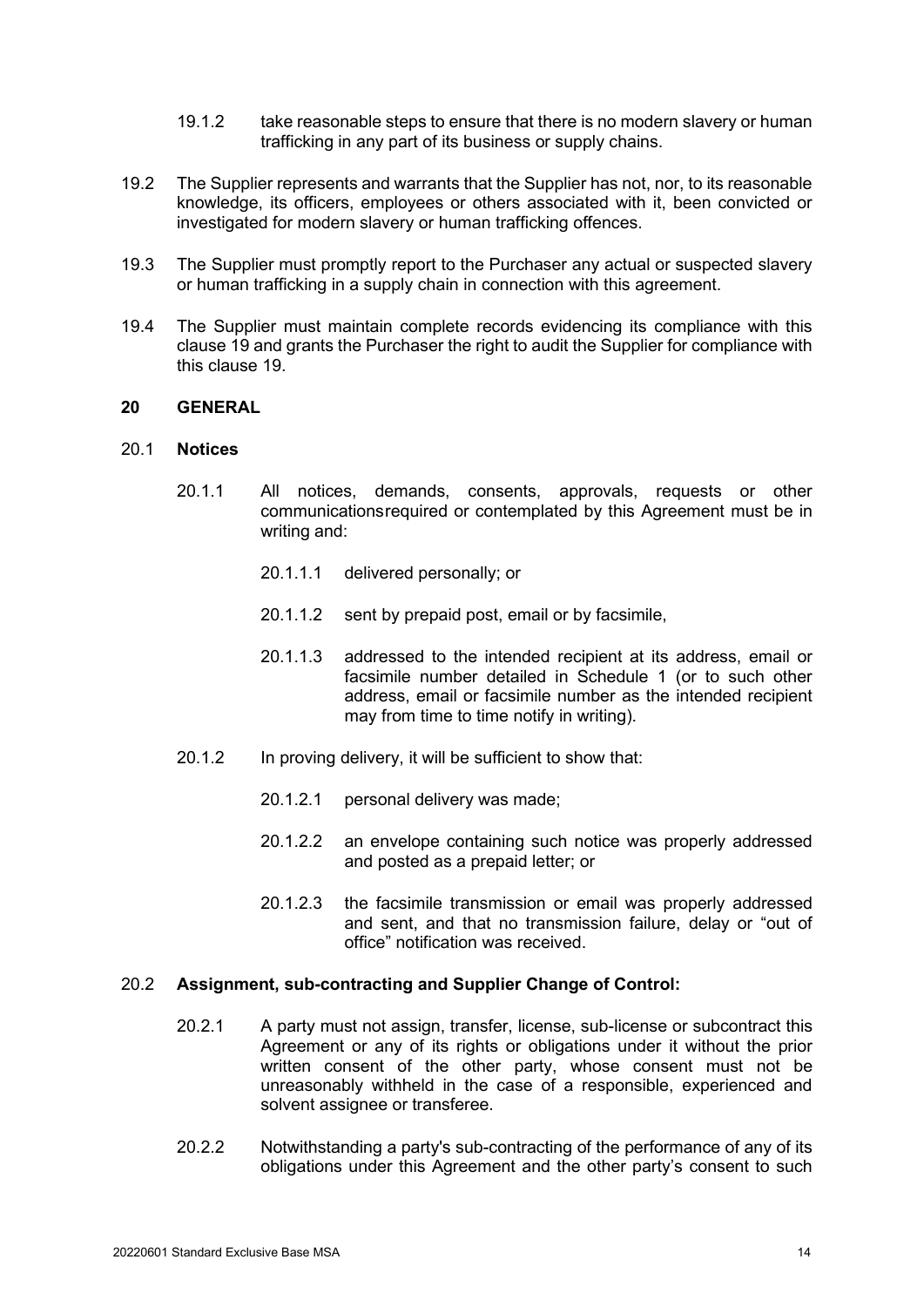sub-contracting, that party must remain responsible for the performance of its obligations by the sub-contractor.

20.2.3 Any Change of Control of the Supplier is deemed to be an assignment for the purposes of this clause. The Supplier must notify the Purchaser as soon as possible and in advance of any proposed or actual Change of Control of the Supplier.

### <span id="page-14-0"></span>20.3 **Variations to this Agreement:**

- 20.3.1 **Mutual variation**: Except for a variation under clause [20.3.3,](#page-14-2) this Agreementmay only be varied mutually in writing and signed by both parties.
- <span id="page-14-4"></span>20.3.2 **Unilateral variations**: Subject to clauses [20.3.3](#page-14-2) and [20.3.4,](#page-14-3) the Purchaser mayonly unilaterally vary this Agreement if there is a change in a Commonwealth, State or Territory law:
	- 20.3.2.1 to the extent necessary to comply with the changed law; and
	- 20.3.2.2 without reducing the Minimum Price.
- <span id="page-14-2"></span>20.3.3 If the Purchaser unilaterally varies this Agreement under clause [20.3.2,](#page-14-4) the Purchaser must, as soon as practicable after the variation, give the Supplier:
	- 20.3.3.1 the variation; and
	- 20.3.3.2 written notice of:
		- (a) the reason for the variation; and
		- $(b)$  the day the variation takes effect.
- 20.3.4 All variations to this Agreement must comply with the Dairy Code.

### <span id="page-14-6"></span><span id="page-14-3"></span><span id="page-14-1"></span>20.4 **Force majeure:**

- 20.4.1 If a party's performance of any obligation under this Agreement is prevented ordelayed by a Force Majeure Event (the **affected party**), upon the affected partygiving prompt notice to the other party in accordance with clause [20.4.2,](#page-14-5) that obligation is suspended as long as the Force Majeure Event continues. The affected party must use reasonable endeavours to remove the Force Majeure Event or to limit its impact.
- <span id="page-14-5"></span>20.4.2 The affected party's notice under clause [20.4.1](#page-14-6) must set out the details of theForce Majeure Event; its impact on the affected party's performance of its obligations under this Agreement; and the anticipated end date of the Force Majeure Event (where applicable).
- 20.4.3 If a Force Majeure Event has the effect of substantially preventing or delaying theaffected party's performance of this Agreement for a period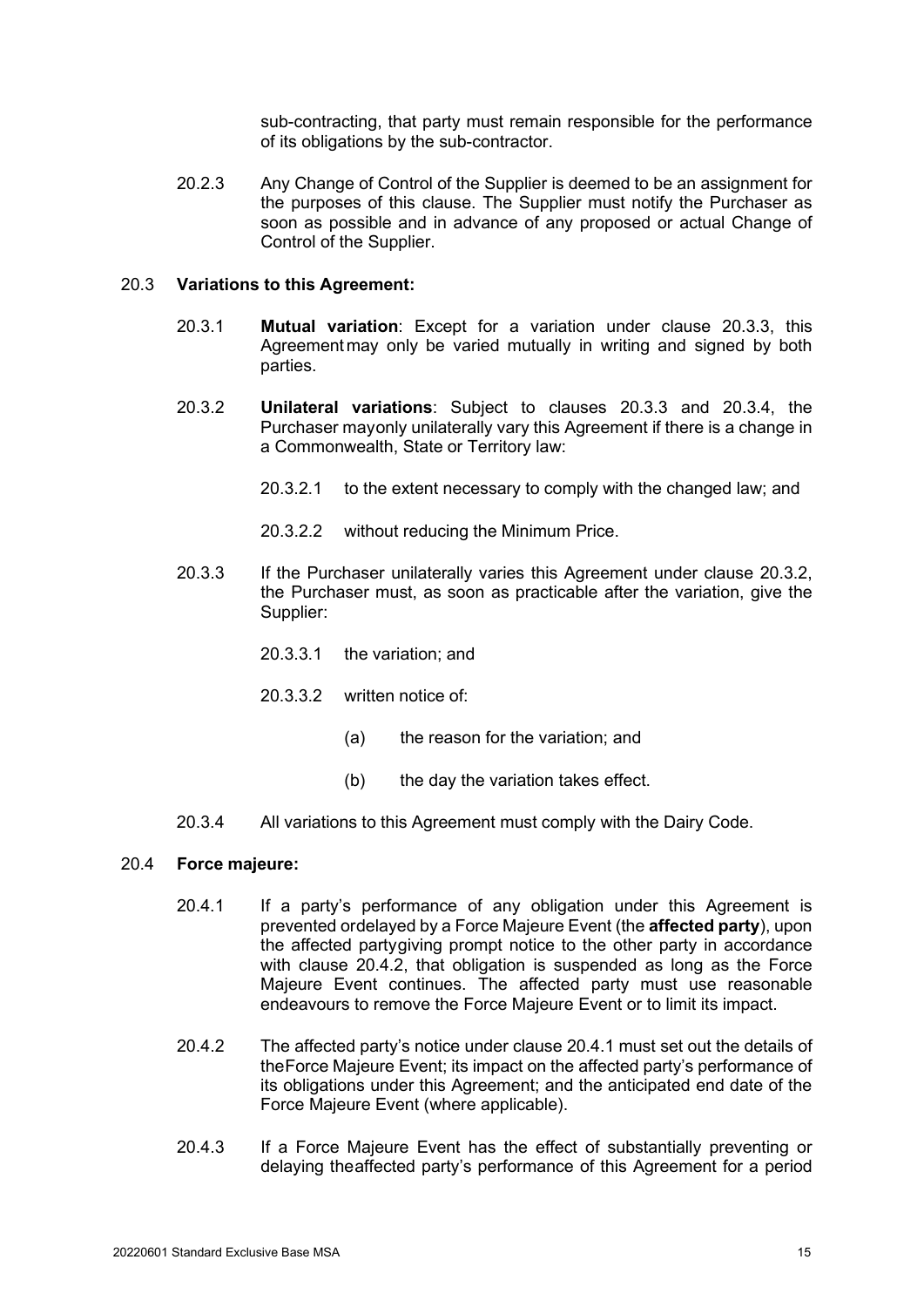of more than 60 days, then either party may terminate this Agreement immediately by written notice to the other party in accordance with clause [16.1.](#page-9-2)

- 20.5 **Costs and legal advice:** Each party will bear its own legal and other costs and expenses incurred in connection with the preparation and execution of this Agreement. The Supplierwarrants that it has sought its own independent legal advice in respect of this Agreement.
- 20.6 **Approval:** Unless expressly stated otherwise, any approval, agreement or consent of a partyrequired or referred to in this Agreement may be given or withheld in that party's absolute discretion.
- 20.7 **Waiver**: No term or condition of this Agreement will be deemed to have been waived and no delay, breach or default will be deemed to have been excused unless the waiver or excuse is inwriting and signed by the party providing the waiver or excusing such delay, breach or default(as the case may be). No single or partial exercise of a right or remedy under this Agreement prevents a further exercise of that or of any other right or remedy.
- 20.8 **Set off:** Each party is entitled to set off against any amount that it owes to the other partyunder this Agreement, any amount that the other party owes to it under this Agreement.
- 20.9 **Relationship of parties:** Nothing in this Agreement constitutes an agency, partnership or joint venture between the parties. No party may hold itself out as the agent or representativeof the other party and must not give any representation to this effect to any person.
- 20.10 **Severability:** If any part of, or any variation to, this Agreement is:
	- 20.10.1 invalid, void, illegal or unenforceable in any jurisdiction (**Invalidity**); or
	- 20.10.2 non-compliant with the Dairy Code (**Non-Compliance**),

it is to be read down or severed to the extent of the Invalidity or Non-Compliance, and theremainder of this Agreement or the variation (as applicable), will remain in full force and effect.

- 20.11 **Currency:** All prices, rates and amounts expressed as payable under this Agreement are inAustralian currency.
- 20.12 **Counterparts:** This Agreement may be executed in several counterparts, all of which whentaken together will constitute one single agreement between the parties.
- 20.13 **Entire agreement:** This Agreement records the entire understanding and agreement betweenthe parties relating to its subject matter. This Agreement supersedes all previous understandings or agreements (whether written or oral) between the parties relating to its subject matter. No terms and conditions, standard or otherwise, contained on any invoice, licence or other document of the Purchaser or any other person will apply to this Agreement.
- 20.14 **Governing law and jurisdiction:** This Agreement is governed by the laws of New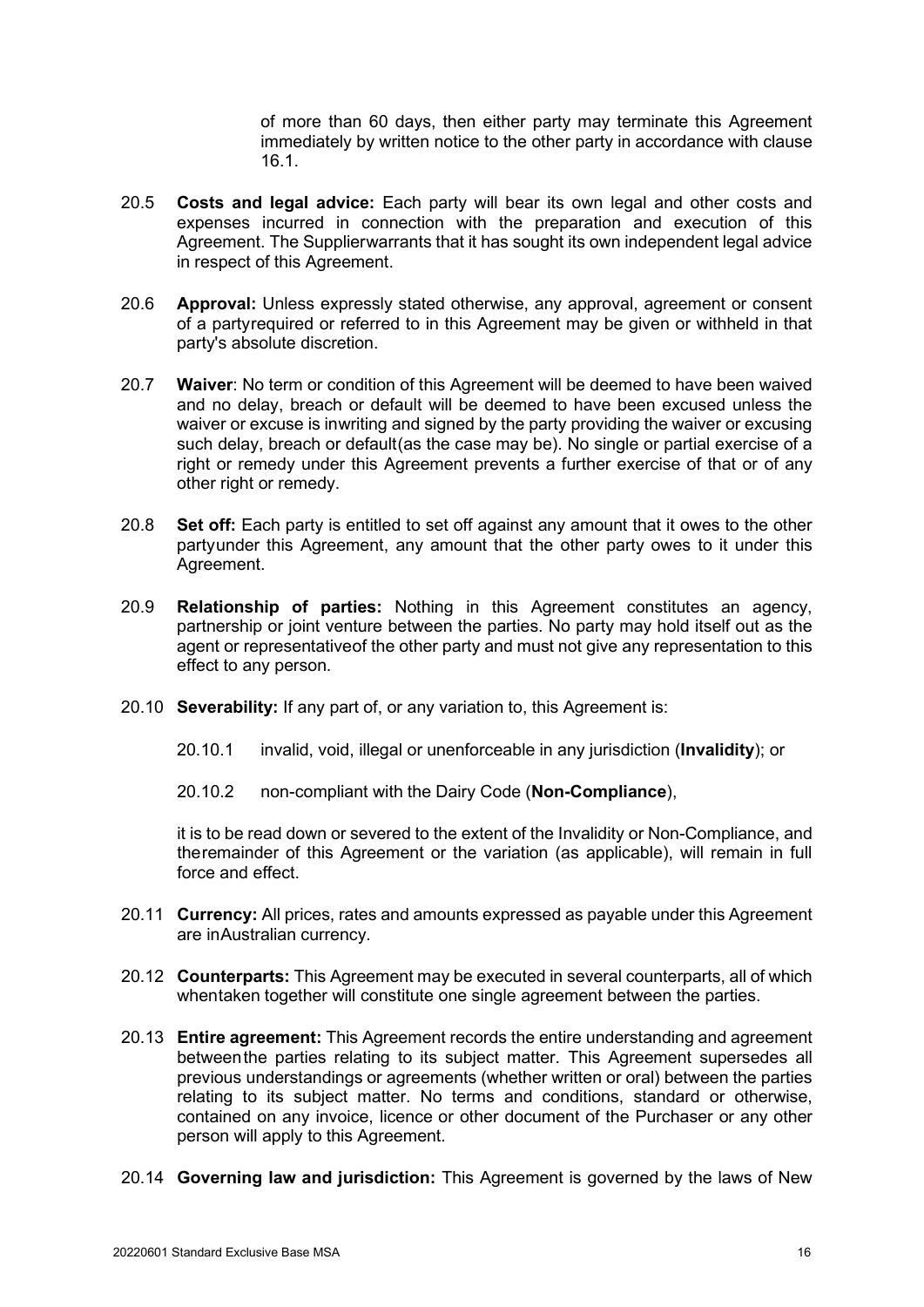South Wales and each party submits to the non-exclusive jurisdiction of the courts of New SouthWales.

### **21 GLOSSARY AND INTERPRETATION**

#### 21.1 **Glossary:**

In this Agreement, the following terms have the following meaning:

**A2 Protein Milk** means Milk that contains <0.5% of the A1 protein type.

**Agreement** means this Milk supply agreement including all of its schedules.

**Arbitration** means arbitration in accordance with the procedure and terms for arbitration specified in Schedule 4.

**Arbitration Adviser** means the person appointed as arbitration adviser under section 45 ofthe Dairy Code by the Minister administering the *Dairy Produce Act 1986* (Cth).

**Base Milk** means Milk that is not A2 Protein Milk.

**Business Day** means any day in which the banks are open for business in Sydney, New SouthWales.

**Change of Control**, in relation to a party, means any change in the legal or beneficial ownership of that party, or any of its business assets.

**Collection** has the meaning given in clause [9.4.](#page-5-0)

**Collection Point** means the location or locations for Collection of the Milk specified in Schedule 2, or as otherwise agreed in writing between the parties.

**Complaints Handling Officer** means the persons specified in Schedule 1 who are nominated by each party to receive and manage complaints in accordance with the Internal Complaints Handling Procedure.

**Confidential Information** has the meaning given in clause [15.1.](#page-9-3)

**Corporations Act** means the *Corporations Act 2001* (Cth).

**Dairies** means all of the Supplier's dairy farms that are approved by the Purchaser in writing in advance before and during the Term.

**Dairy Code** means the dairy industry code within the *Competition and Consumer (Industry Codes – Dairy) Regulations 2019* (Cth), as updated from time to time.

**Defective Milk** has the meaning given in clause [8.](#page-4-2)

**Delivery Point** means 1/102 Old Dookie Road, Shepparton, Victoria, or as otherwise agreedin writing between the parties.

**Effective Date** means the date set out in Schedule 1.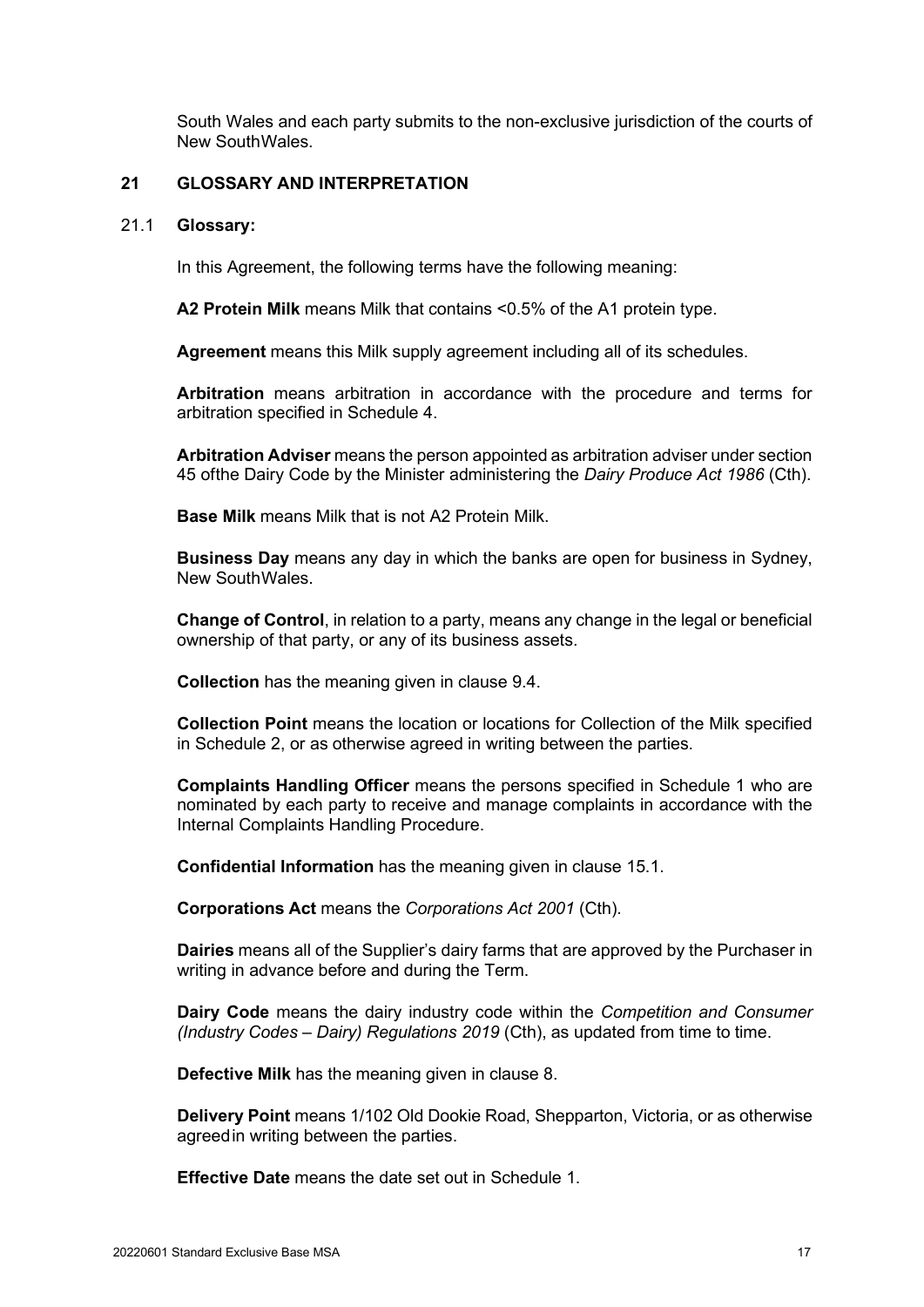**Noumi Group** means Noumi Limited and its Related Bodies Corporate fromtime to time.

**Noumi Group Company** means any entity that is part of the Noumi Group.

**Force Majeure Event** means an event that could not be foreseen or reasonably controlled oravoided by either party (excluding droughts) and which prevents or delays either party from performing any obligations under this Agreement.

**Forecasts** has the meaning given in Schedule 2.

**Individual Supplier Milk Samples** has the meaning given in Schedule 2.

**Internal Complaints Handling Procedure** means the internal complaints handling procedure set out in clauses [17.3](#page-11-2) to [17.5.](#page-11-3)

**Insolvency Event** means, in respect of a party:

- (a) taking any step or action in connection with the party entering into any composition, arrangement or compromise with its creditors;
- (b) failing to pay its debts when they are due;
- (c) being deemed under the Corporations Act to be insolvent;
- (d) entering liquidation or provisional liquidation;
- (e) having a receiver or similar official appointed to any of its assets;
- (f) ceasing or threatening to cease carrying on business; or
- (g) having an application or order made or resolution passed for its winding up, or inconnection with any analogous or substantially similar procedure.

**Mediation** means mediation in accordance with the procedure and terms for mediation specified in Schedule 4.

**Mediation Adviser** means the person appointed as mediation adviser under section 44 of theDairy Code by the Minister administering the *Dairy Produce Act 1986* (Cth).

**Milk Solids** means butterfat and protein.

**Milk** means Base Milk supplied by the Supplier to the Purchaser in accordance with clause [5.](#page-3-0)

**Milk Supply Period** means the period that the Supplier supplies Milk to the Purchaser as setout in Schedule 1.

**Minimum Price** means the lowest price payable under this Agreement for Milk suppliedduring the Milk Supply Period, disregarding any fees payable by the Supplier under this Agreement.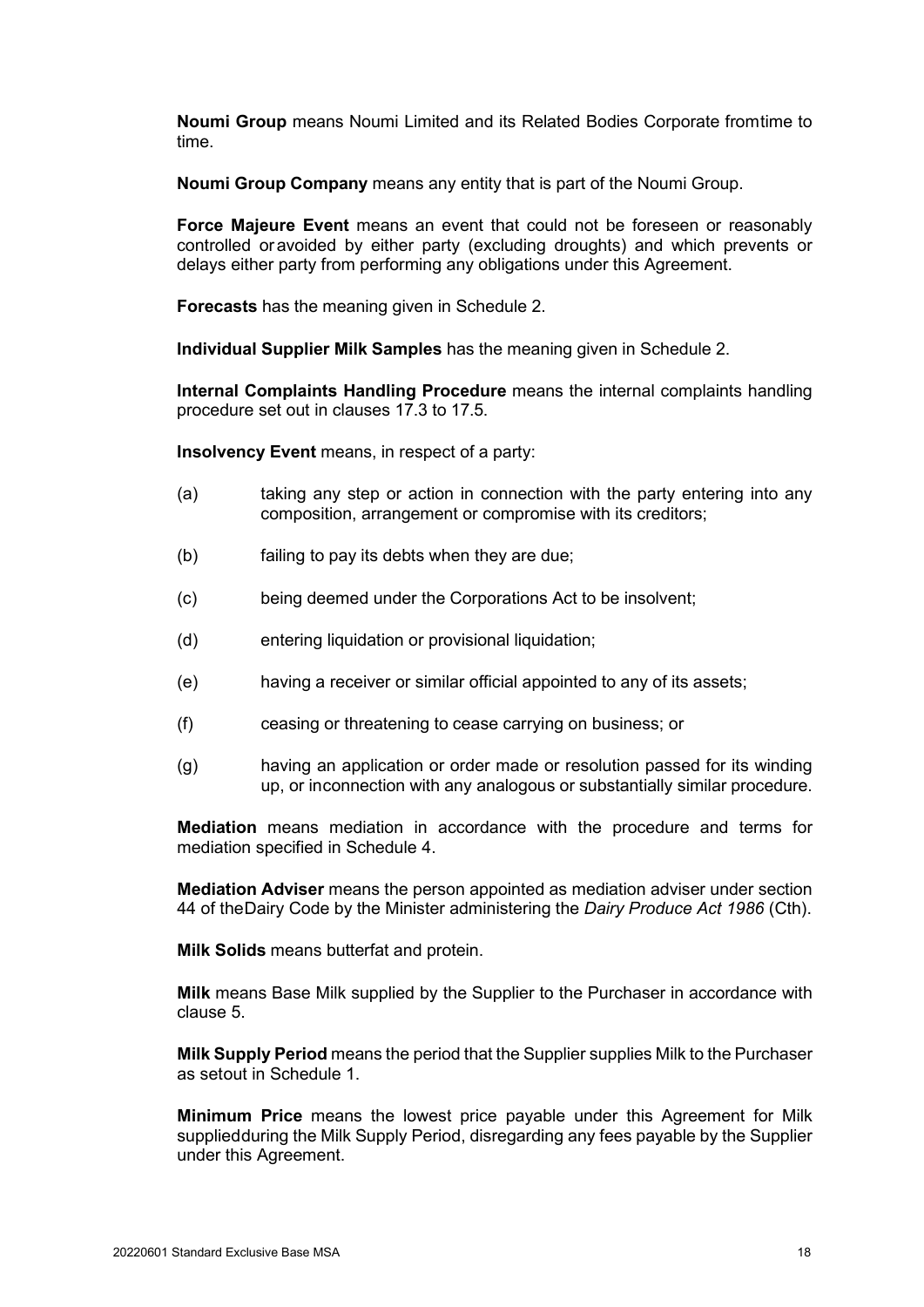**NATA** means National Association of Testing Authorities.

**Price** has the meaning given in Schedule 2.

**Purchaser** means the person listed in Schedule 1.

**Purchaser Milk Policy** has the meaning given in clause [11.](#page-7-1)

**Quality Deductions** means the deductions set out in Schedule 2.

**Related Body Corporate** means a related body corporate as that expression is defined in theCorporations Act.

**Specifications** has the meaning given to it in clause [7.1.](#page-3-1)

**Supplier** means the person listed in Schedule 1.

**Sustainability Policy** means the Purchaser's policy, created in consultation with its Milk suppliers, that sets out the Purchaser's requirements in respect of animal welfare practices,environmental stewardship, and workplace health and safety practices and compliance.

**Term** has the meaning given to it in clause [1.1.](#page-1-4)

**Volume** has the meaning given in Schedule 2.

### 21.2 **Interpretation:**

- 21.2.1 **headings**: headings are for convenience only and do not affect the interpretationof this Agreement;
- 21.2.2 **without limitation**: "including" and similar words do not imply any limitation;
- 21.2.3 **legislation**: a reference to a statute or other law includes regulations and other instruments under it and consolidations, amendments, reenactments or replacements of any of them (whether before or after the date of this Agreement);
- 21.2.4 **persons**: reference to a party, person or entity includes an individual, partnership,firm, body corporate, corporation, association, trust, estate, state, government or any agency thereof, municipal or local authority and any other entity, whether incorporated or not (in each case whether or not having a separate legal personality);
- 21.2.5 **rights**: every right, power and remedy of a party remains unrestricted and may beexercised without prejudice at any time;
- 21.2.6 **singular**: the singular includes the plural and vice versa;
- 21.2.7 **gender**: one gender includes the other genders;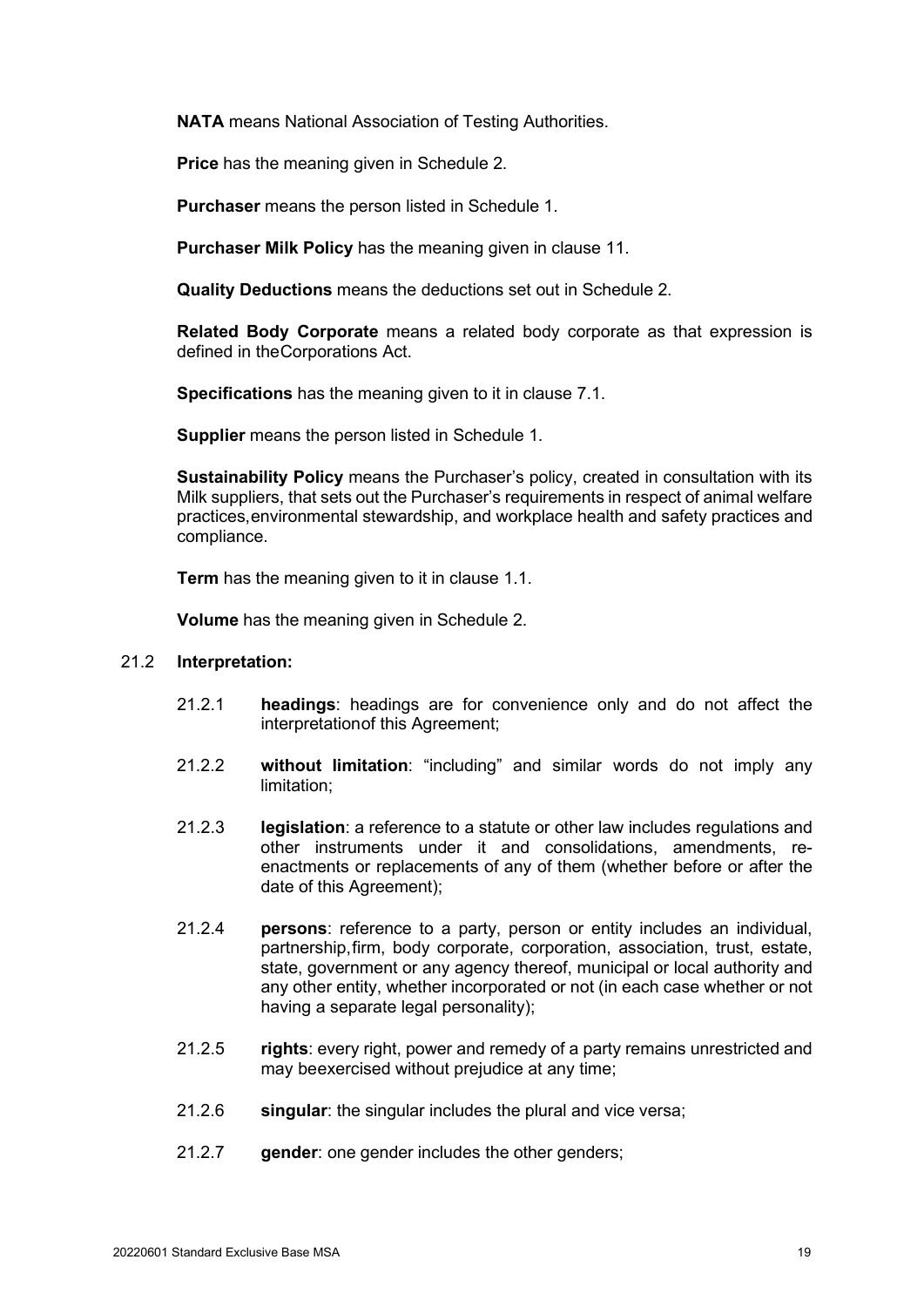- 21.2.8 **times**: references to times of day or dates are Australian times and dates;
- 21.2.9 **day**: any reference to a "day" will mean a period of 24 hours running from midnight to midnight;
- 21.2.10 **clauses**: reference to a section, clause, sub-clause, schedule or a party is a reference to that section, clause, sub-clause, schedule or party in this Agreement;
- 21.2.11 **document**: reference to any document includes reference to that document (and, where applicable, any of its provisions) as amended, novated, supplemented, or replaced from time to time;
- 21.2.12 **schedules**: each schedule or other attachment forms part of this Agreement;
- 21.2.13 **ambiguity**: unless expressly stated otherwise, if there is any ambiguity or inconsistency between a provision in this Agreement and any other document,this Agreement will prevail;
- 21.2.14 **contract interpretation**: a provision must not be construed against a party merely because that party was responsible for preparing this Agreement or thatprovision:
- 21.2.15 **in writing**: "written" and "in writing" include any means of reproducing words,figures or symbols in a tangible and visible form; and
- 21.2.16 **month and year**: any reference to "month" or "monthly" means calendar month or calendar monthly, and any reference to "year" or "yearly" means calendar yearor calendar yearly.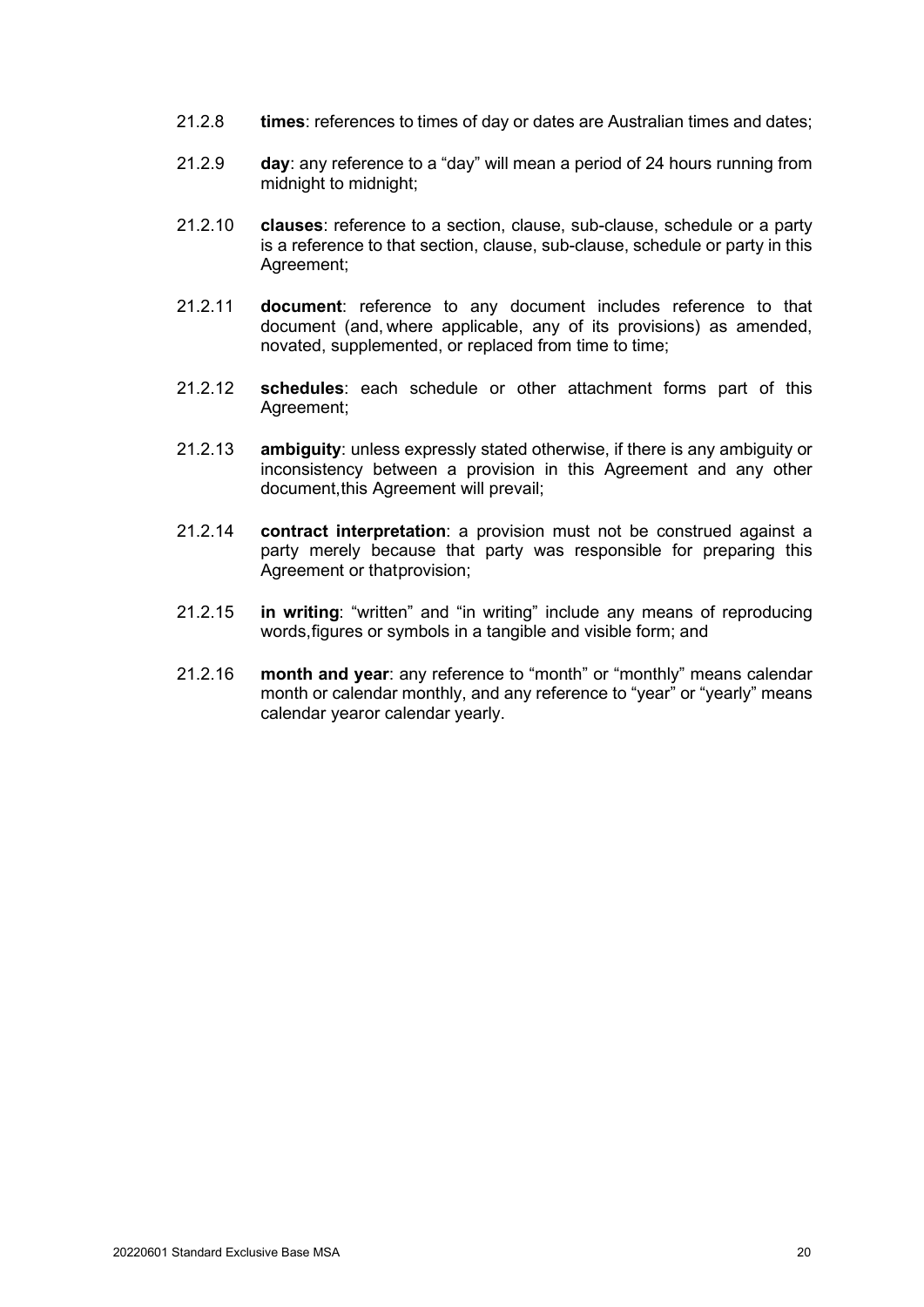# **Executed as an agreement:**

Signed for and on behalf of **Noumi Operations Pty Ltd** in accordance with section 126 of the *Corporations Act 2000* (Cth):

| <b>Authorised Signature</b>                                                                                   | <b>Authorised Signature</b> |  |
|---------------------------------------------------------------------------------------------------------------|-----------------------------|--|
| Name                                                                                                          | $N$ ame                     |  |
| Position                                                                                                      | Position                    |  |
| Signed for and on behalf of<br>[insert]<br>in accordance with section 126 of the Corporations Act 2000 (Cth): |                             |  |
| <b>Authorised Signature</b>                                                                                   | <b>Authorised Signature</b> |  |
| Name                                                                                                          | $N$ ame                     |  |
| Position                                                                                                      | Position                    |  |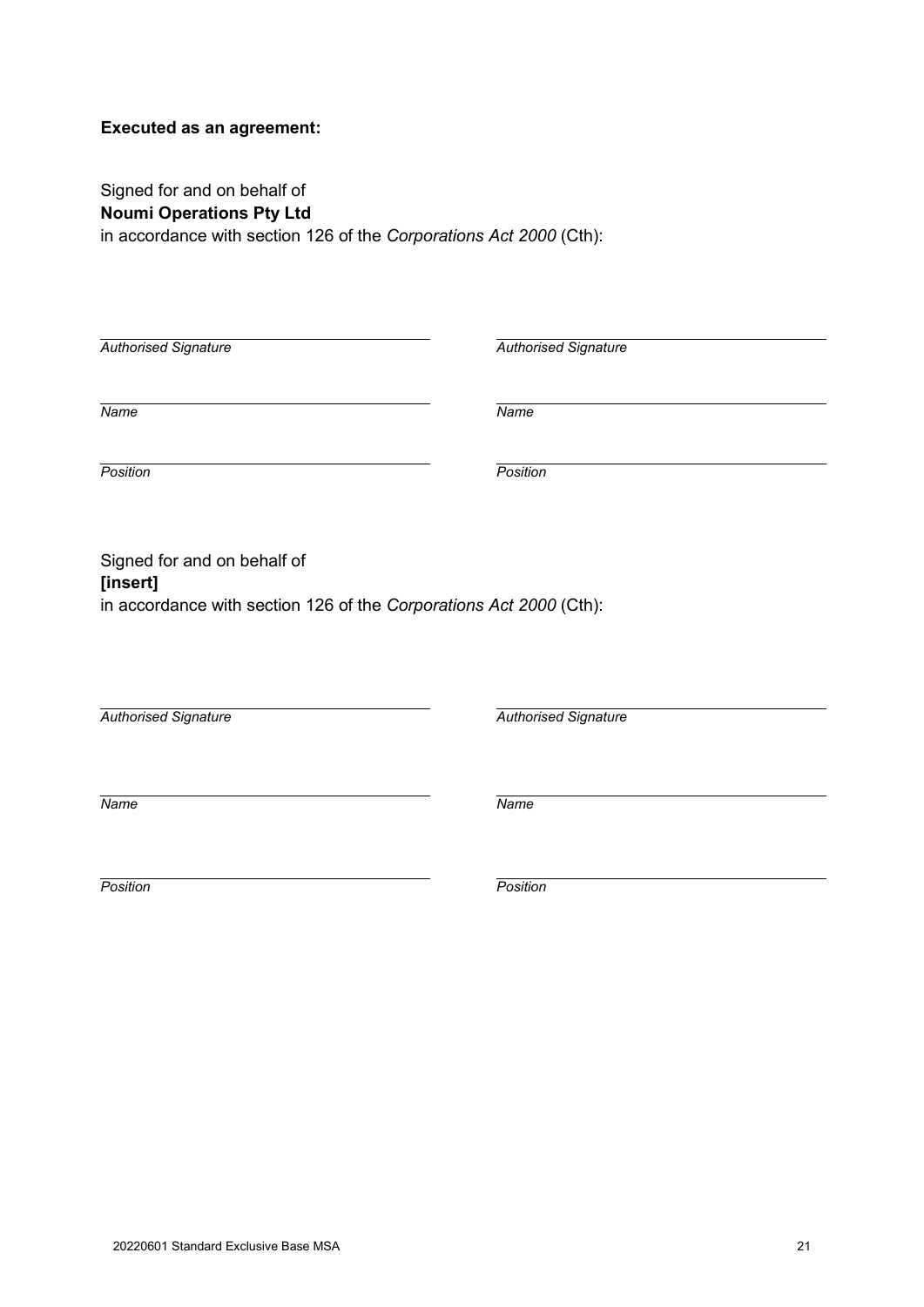# **SCHEDULE 1: PURCHASER DETAILS**

# **Part 1: Purchaser Details**

| Name                | Noumi Operations Pty Ltd          |
|---------------------|-----------------------------------|
| <b>ACN</b>          | 089 982 392                       |
| Address             | 80 Box Road, Taren Point NSW 2229 |
| Telephone           | $(02)$ 8543 3514                  |
| Facsimile           | $(02)$ 9525 5406                  |
| Email               |                                   |
| Mobile              |                                   |
| <b>Contact Name</b> |                                   |

# **Part 2: Supplier Details**

| Name                |  |
|---------------------|--|
| <b>ACN</b>          |  |
| Address             |  |
| Telephone           |  |
| Email               |  |
| Mobile              |  |
| <b>Contact Name</b> |  |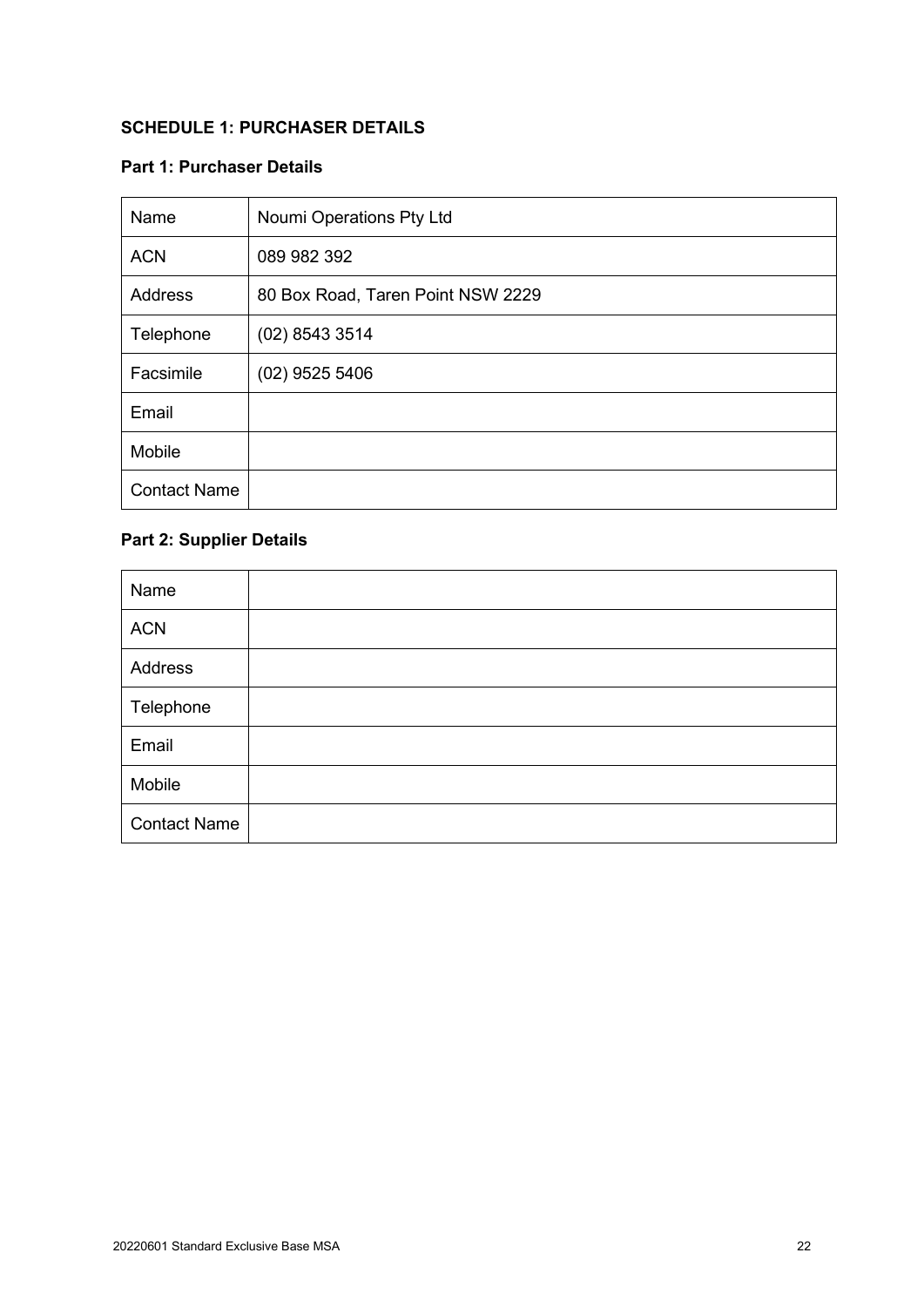# **Part 3: Effective Date and Milk Supply Period**

| <b>Effective Date</b>   |  |
|-------------------------|--|
| Milk Supply<br>  Period |  |

# **Part 4: Notices**

| If to the<br>Supplier | <b>Contact Name:</b><br>Address:<br>Email: |                                                                                               |
|-----------------------|--------------------------------------------|-----------------------------------------------------------------------------------------------|
| If to Purchaser       | <b>Contact Name:</b><br>Address:<br>Email: | <b>Company Secretary</b><br>80 Box Road, Taren Point NSW2229<br>companysecretary@noumi.com.au |

# **Part 5: Complaints Handling Officers**

| Purchaser's<br>Complaints<br>Handling<br>Officer | <b>Contact Name:</b><br>Address:<br>Email: | <b>Company Secretary</b><br>80 Box Road, Taren Point NSW2229<br>companysecretary@noumi.com.au |
|--------------------------------------------------|--------------------------------------------|-----------------------------------------------------------------------------------------------|
| Supplier's<br>Complaints<br>Handling<br>Officer  | <b>Contact Name:</b><br>Address:<br>Email: |                                                                                               |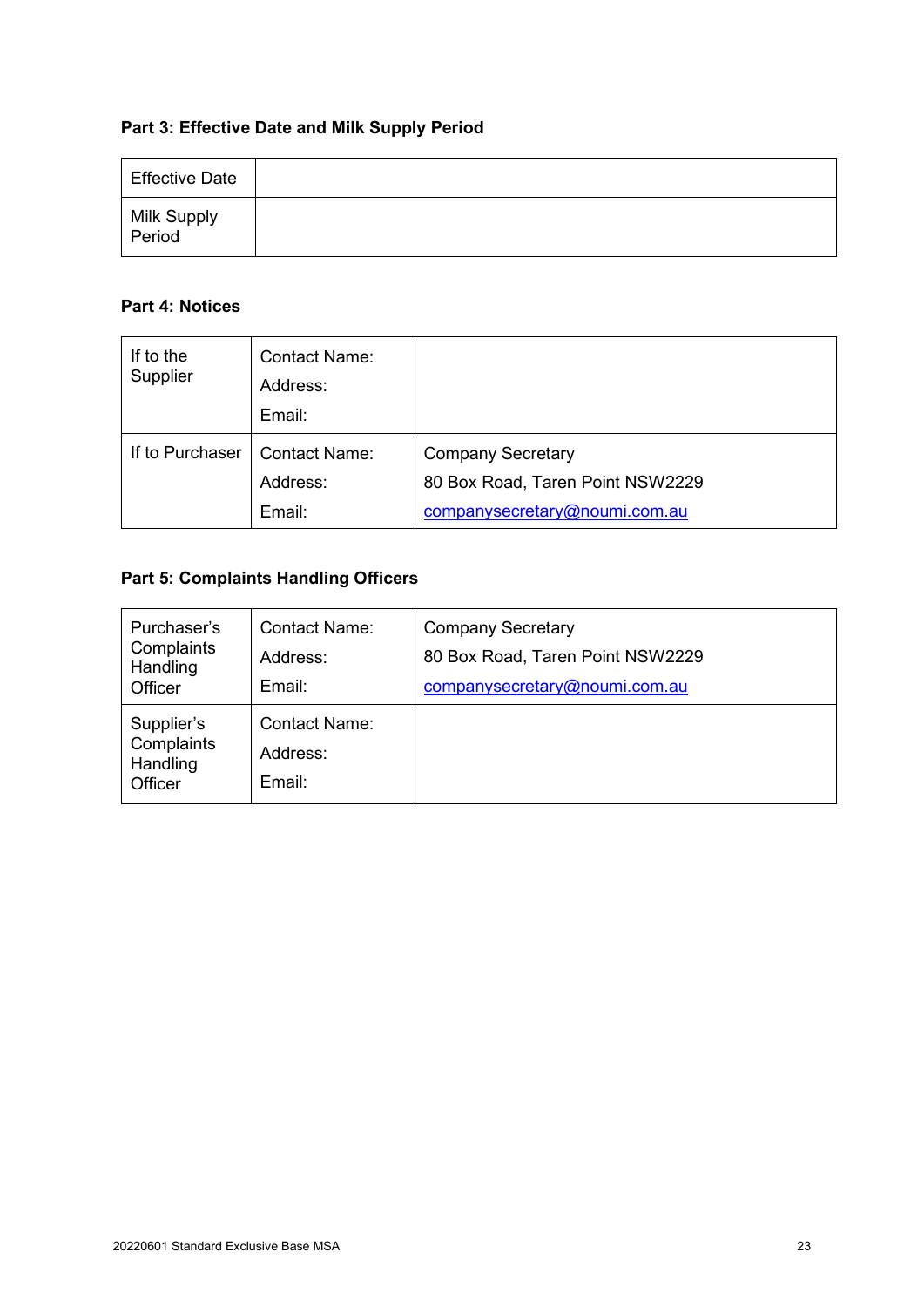# **SCHEDULE 2: VOLUMES, FORECASTS, MILK SAMPLING AND TESTING, MILK SPECIFICATIONS, QUALITY DEDUCTIONS, PRICES AND COLLECTION POINT**

# **Part 1: Volumes and Forecasts**

| <b>Volumes and Forecasts</b> |                                                                                                                                                                                                                                                                             |  |
|------------------------------|-----------------------------------------------------------------------------------------------------------------------------------------------------------------------------------------------------------------------------------------------------------------------------|--|
| Volume                       | The Purchaser must purchase all the Supplier's Milk during the Milk Supply<br>Term onthe terms of this Agreement.<br>The Volume will be measured in accordance with clause 6.3.                                                                                             |  |
| Forecast                     | The Supplier will provide the Purchaser with a twelve (12) month forecast of its<br>Milk production volumes and percentage fat and protein of its Milk at the<br>commencement of the Milk Supply Term. Thereafter, the Supplier must provide a<br>revised rolling forecast: |  |
|                              | (a) every 6 months or more frequently at the Purchaser's request; and<br>(b) when the Supplier delivers, or expects to deliver, Milk volumes, or percentage<br>fat<br>and protein of its Milk that varies by greater than 10% from the Supplier's<br>priorforecast.         |  |

# **Part 2: Milk Sampling Procedures**

| <b>Milk Sampling Procedures</b>       |                                                                                                                                                                                                                                                                                                                                                                                       |
|---------------------------------------|---------------------------------------------------------------------------------------------------------------------------------------------------------------------------------------------------------------------------------------------------------------------------------------------------------------------------------------------------------------------------------------|
| <b>Milk</b><br>Sampling<br>Procedures | At the time of Collection of the Supplier's Milk at the Collection Point, the<br>Purchaser (or its representative) will arrange for Milk samples (Individual<br>Supplier Milk Samples) to be taken for the purposes of Milk testing.                                                                                                                                                  |
|                                       | Milk samples for testing will be collected using methods that are commonly<br>accepted in the dairy industry and are approved in advance by the Purchaser<br>including without limitation drip sampling and/or dip sampling. The samples<br>mustbe representative of the Milk being supplied.<br>Samples must be transferred into an ice slurry until delivery to the Delivery Point. |

# **Part 3: Milk testing methods**

| <b>Milk Testing Methods</b>     |                                                                                                                              |
|---------------------------------|------------------------------------------------------------------------------------------------------------------------------|
| <b>Butterfat and</b><br>protein | The Purchaser will test each of the Supplier's Individual Supplier Milk Samples<br>at:                                       |
|                                 | (a) a NATA accredited facility; or                                                                                           |
|                                 | (b) the Delivery Point or the Purchaser's site with the Supplier's prior consent,<br>whichmust not be unreasonably withheld. |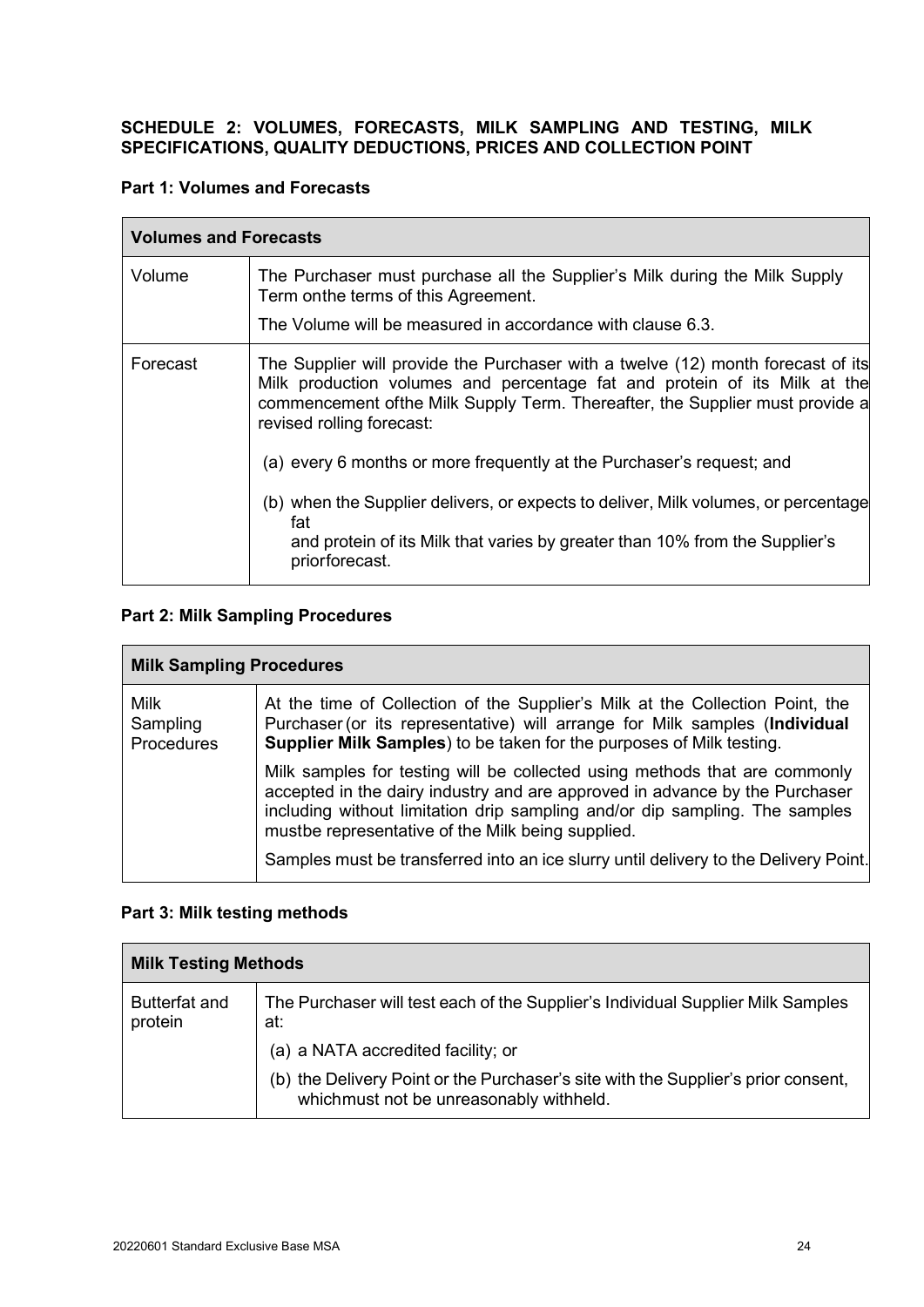| <b>Bulk Milk Cell</b><br>Count                   | The Purchaser will test each of Supplier's Individual Supplier Milk Samples at:<br>(a) a NATA accredited facility; or<br>(b) the Delivery Point or Purchaser's site with the Supplier's prior consent,<br>whichmust not be unreasonably withheld.                                                                                                                                                                                                                                                                        |
|--------------------------------------------------|--------------------------------------------------------------------------------------------------------------------------------------------------------------------------------------------------------------------------------------------------------------------------------------------------------------------------------------------------------------------------------------------------------------------------------------------------------------------------------------------------------------------------|
| <b>Bactoscan</b><br>(Colony<br>Forming Units)    | The Purchaser will test 3 of Supplier's Individual Supplier Milk Samples per<br>month, without prior notice to the Supplier, at a NATA accredited facility.                                                                                                                                                                                                                                                                                                                                                              |
| Antibiotic &<br>Inhibitory<br><b>Substances</b>  | The Purchaser will test all tanker loads of Milk at the Delivery Point using a<br>rapid screen and/or broad spectrum test prior to unloading the Milk. The<br>Purchaser (or itsrepresentative) will take a sample from the sample port on the<br>trailer.                                                                                                                                                                                                                                                                |
|                                                  | If a tanker of Milk tests positive, then the Purchaser will test the:                                                                                                                                                                                                                                                                                                                                                                                                                                                    |
|                                                  | Supplier's Individual Supplier Milk Samples; and<br>$\bullet$                                                                                                                                                                                                                                                                                                                                                                                                                                                            |
|                                                  | individual supplier Milk samples of each supplier who contributed Milk<br>$\bullet$<br>to thetanker,                                                                                                                                                                                                                                                                                                                                                                                                                     |
|                                                  | using a rapid screen and/or broad spectrum tests, to determine whether the<br>Supplier's (or another supplier's) Milk is the source of the tanker's positive test<br>result.                                                                                                                                                                                                                                                                                                                                             |
|                                                  | The Purchaser may also conduct random tests on the Supplier's Individual<br>Supplier Milk Samples, without prior notice to the Supplier, using a broad<br>spectrum test at aNATA accredited facility.                                                                                                                                                                                                                                                                                                                    |
| Quaternary<br>Ammonium<br>Compounds<br>$(QAC)$ & | The Purchaser may test the Supplier's Individual Supplier Milk Samples,<br>without priornotice to the Supplier, at a NATA accredited facility.                                                                                                                                                                                                                                                                                                                                                                           |
| nonylphenol<br>ethoxylates<br>(NPE)              |                                                                                                                                                                                                                                                                                                                                                                                                                                                                                                                          |
| <b>Other Foreign</b><br>Contaminants             | The Purchaser (or its representative) will visually and by smell assess the<br>Supplier's Milk at Collection.                                                                                                                                                                                                                                                                                                                                                                                                            |
| Temperature                                      | The Purchaser (or its representative) will test the temperature of the Supplier's<br>Milkvia an in-line thermometer at Collection.                                                                                                                                                                                                                                                                                                                                                                                       |
|                                                  | If the Supplier's Milk is Collected within 2 hours and 20 minutes after milking<br>or if Supplier's Milk is $>5^{\circ}C$ but < 25°C, then the Purchaser (or its<br>representative) will conduct a risk assessment (acting reasonably) using the<br>Early Milk Collection Index (EMCI) model. The Purchaser's risk assessment is<br>binding on the Supplier. The EMCImodel was developed by the University of<br>Tasmania and has been validated and has been accepted by domestic and<br>export food safety regulators. |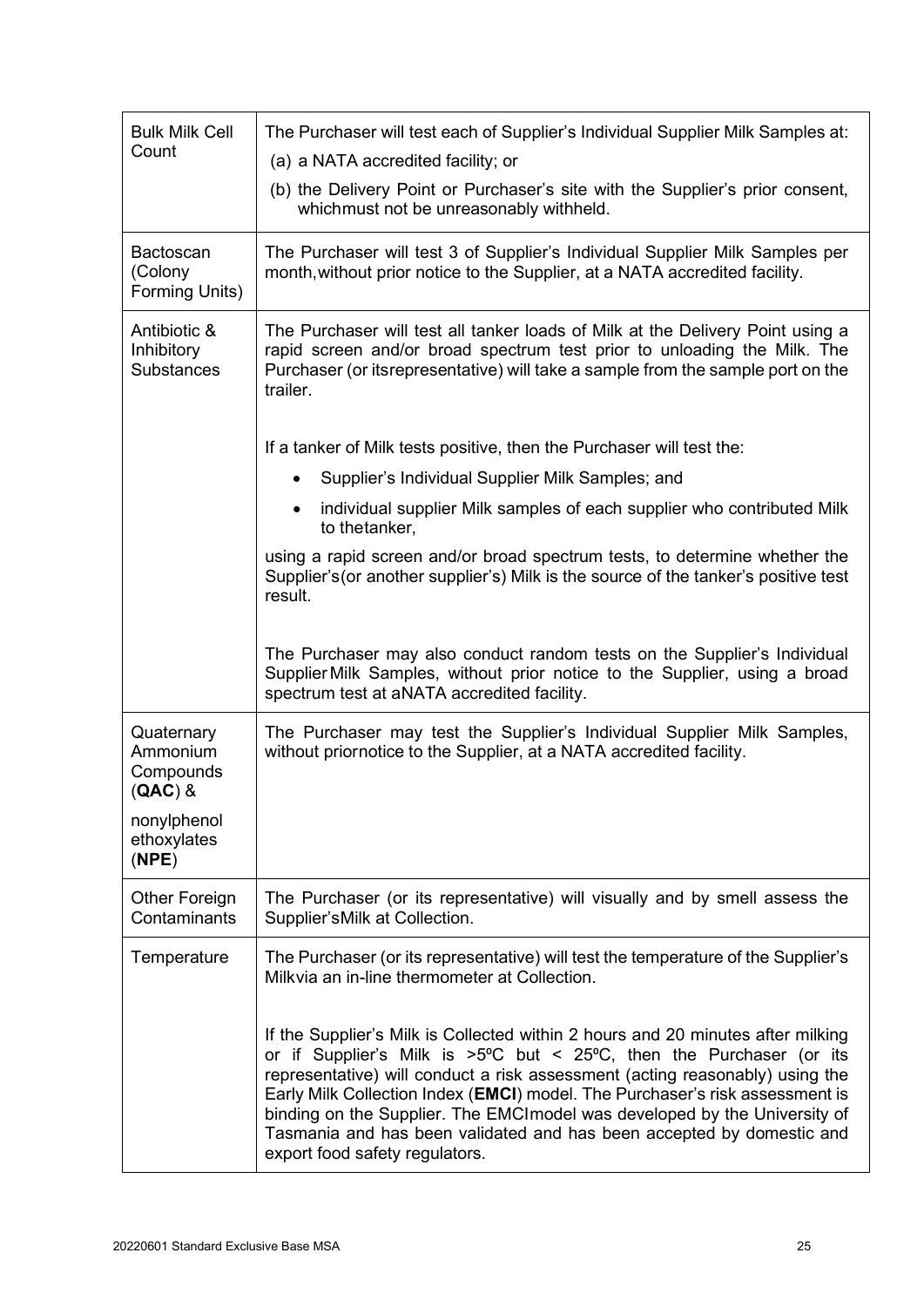| <b>Thermodurics</b> | The Purchaser will test 3 of Supplier's Individual Supplier Milk Samples per<br>month, without prior notice to the Supplier, at a NATA accredited facility.               |  |
|---------------------|---------------------------------------------------------------------------------------------------------------------------------------------------------------------------|--|
| pH                  | The Purchaser (or its representative) may test each of Supplier's Individual<br>Supplier Milk Samples using a calibrated pH meter with a temperature<br>correction probe. |  |

# **Part 4: Milk Specifications**

| <b>Milk Specifications</b>                                                              |                                                                                                                                                                                                                                                                                                                                                                                                                    |
|-----------------------------------------------------------------------------------------|--------------------------------------------------------------------------------------------------------------------------------------------------------------------------------------------------------------------------------------------------------------------------------------------------------------------------------------------------------------------------------------------------------------------|
| <b>Bulk Milk Cell</b><br>Count                                                          | Weighted average test results of each of Supplier's Individual<br>Supplier MilkSamples per month is ≤200,000 cells per ml.<br>For the purpose of calculating the weighted average test results, a<br>maximum of 3 test results per month of Supplier's Individual Supplier<br>Milk Samples that are in the range of $> 200,000$ and $\leq 250,000$ will<br>not be included in the calculation.                     |
| <b>Bactoscan</b><br>(Colony<br>FormingUnits)                                            | Weighted average test results of 3 of Supplier's Individual Supplier<br>MilkSamples per month is <20,000 colony forming units per ml.                                                                                                                                                                                                                                                                              |
| Antibiotic &<br>Inhibitory<br><b>Substances</b>                                         | Not detected.                                                                                                                                                                                                                                                                                                                                                                                                      |
| Quaternary<br>Ammonium<br>Compounds<br>$(QAC)$ &<br>nonylphenol<br>ethoxylates<br>(NPE) | Not detected.                                                                                                                                                                                                                                                                                                                                                                                                      |
| Other Foreign<br>Contaminants                                                           | Not detected.                                                                                                                                                                                                                                                                                                                                                                                                      |
| Temperature                                                                             | If the Supplier's Milk is Collected after 2 hours and 20 minutes after<br>the end of milking: $\leq 5^{\circ}$ C.<br>If the Supplier's Milk is $>5^{\circ}$ C but < 25 $^{\circ}$ C: If the Supplier's Milk passes<br>the Purchaser's risk assessment (in the Purchaser's absolute<br>discretion yet acting reasonably) using the EMCI model. For the<br>avoidance of doubt, the Supplier's Milk must not be≥25°C. |
| Thermodurics                                                                            | Advisory specification only. Target is average test results of 3 of<br>Supplier's Individual Supplier Milk Samples per month is ≤2,000<br>colony forming unitsper ml.                                                                                                                                                                                                                                              |
| pH                                                                                      | Between 6.65 and 6.8.                                                                                                                                                                                                                                                                                                                                                                                              |
| Quality<br>Assurance                                                                    | Compliance with the Purchaser's quality assurance program referred<br>to inclause 11.1.                                                                                                                                                                                                                                                                                                                            |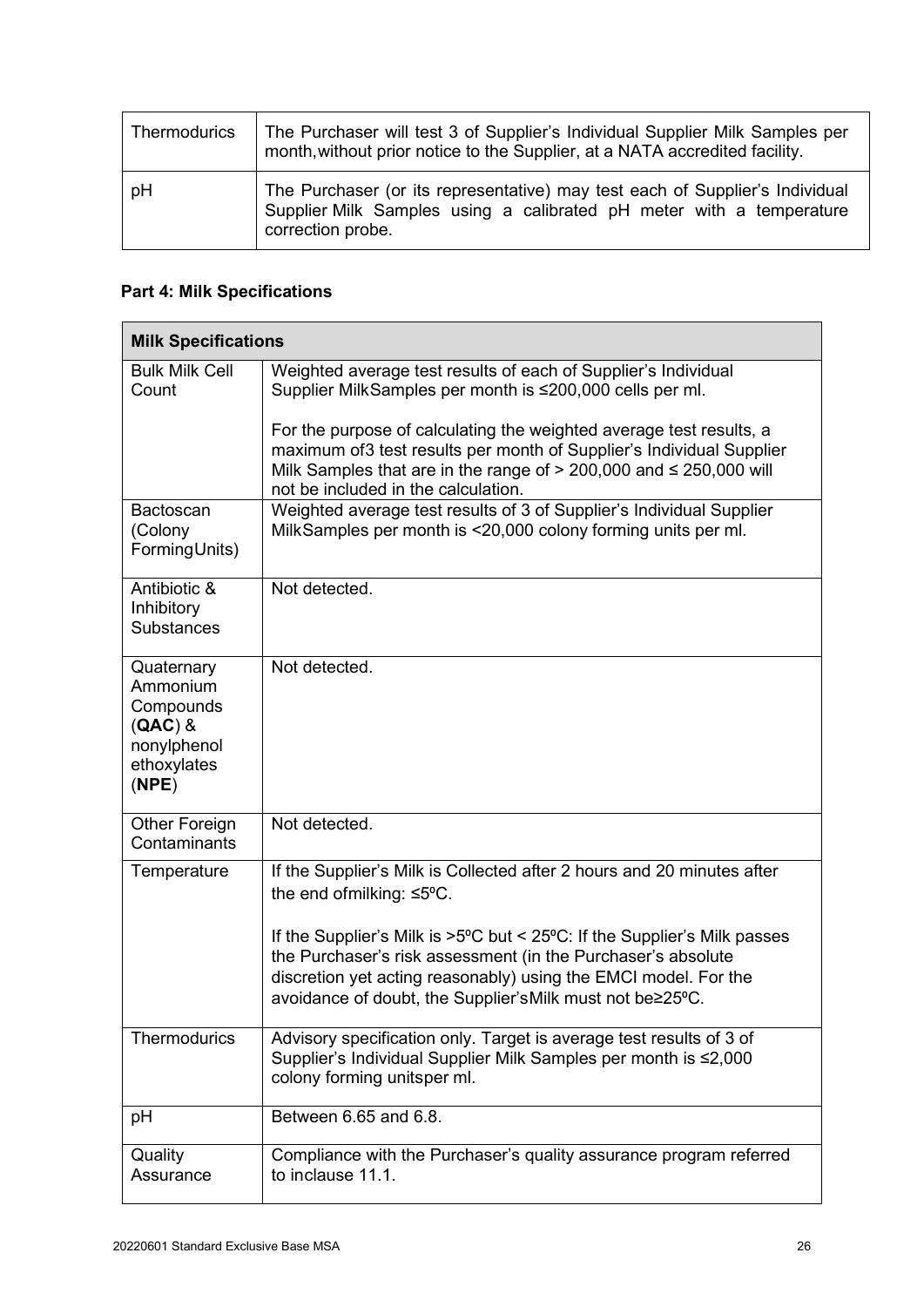# **Part 5: Quality Deductions**

| <b>Quality Deduction</b>             |                                                                                                                                                            |               |                                                                                                                          |
|--------------------------------------|------------------------------------------------------------------------------------------------------------------------------------------------------------|---------------|--------------------------------------------------------------------------------------------------------------------------|
|                                      | <b>Bulk Milk Cell Count</b><br>test results                                                                                                                |               | <b>Bactoscan (Colony Forming</b><br>Units) test results                                                                  |
| 3% Quality<br>Deduction (Band<br>2)  | Weighted average test<br>results of each of<br>Supplier's Individual<br><b>Supplier Milk Samples</b><br>per month is 200,001<br>$-300,000$ cells per<br>ml | <b>AND/OR</b> | Average test results of at least 3 of<br>Supplier's Individual Supplier Milk<br>Samples per month is 20,000 -<br>50,000  |
| 15% Quality<br>Deduction (Band<br>3) | Weighted average test<br>results of each of<br>Supplier's Individual<br><b>Supplier Milk Samples</b><br>per month is $300,001 -$<br>400,000 cells per ml   |               | Average test results of at least 3 of<br>Supplier's Individual Supplier Milk<br>Samples per month is 50,001 -<br>100,000 |

Note: For the avoidance of doubt, the above Quality Deductions are not cumulative.

# **Part 6: Prices and Collection Point**

| <b>Prices and Collection Point for Base Milk</b>                 |                                                                                                                                                                                                                                                                                                                                                                                                                                                                                                                                                                                                                                                                                                                                                                                                                    |  |
|------------------------------------------------------------------|--------------------------------------------------------------------------------------------------------------------------------------------------------------------------------------------------------------------------------------------------------------------------------------------------------------------------------------------------------------------------------------------------------------------------------------------------------------------------------------------------------------------------------------------------------------------------------------------------------------------------------------------------------------------------------------------------------------------------------------------------------------------------------------------------------------------|--|
| Price                                                            | Price for Base Milk is \$8.50 excluding GST per kg of Milk Solids, excluding<br>GST. The Purchaser will test for Base Milk in accordance with Part 3 of<br>Schedule 2.                                                                                                                                                                                                                                                                                                                                                                                                                                                                                                                                                                                                                                             |  |
| Minimum Price<br>and<br>justification of<br><b>Minimum Price</b> | For completeness, where the Supplier supplies Base Milk that does not<br>comply with the Specifications and the 15% Quality Deduction (Band 3) set<br>out in Part 5 of Schedule 2 applies and the minimum price at which the<br>Purchaser may elect to accept and purchase such Base Milk is \$7.225<br>excluding GST per kilogram of Milk Solids. This price represents the 15%<br>maximum discount to the minimum price for Base Milk that complies with<br>the Specifications, which reflects the lower value to the Purchaser's<br>business of Milk that does comply with the Specifications.<br>For the avoidance of doubt, any contractual discounts and/or offsetting of<br>levies and fees including those set out in clauses 8.1.1.1, 9.3 and 10.5<br>shall not reduce the price below the Minimum price. |  |
| Collection Point                                                 | [insert]                                                                                                                                                                                                                                                                                                                                                                                                                                                                                                                                                                                                                                                                                                                                                                                                           |  |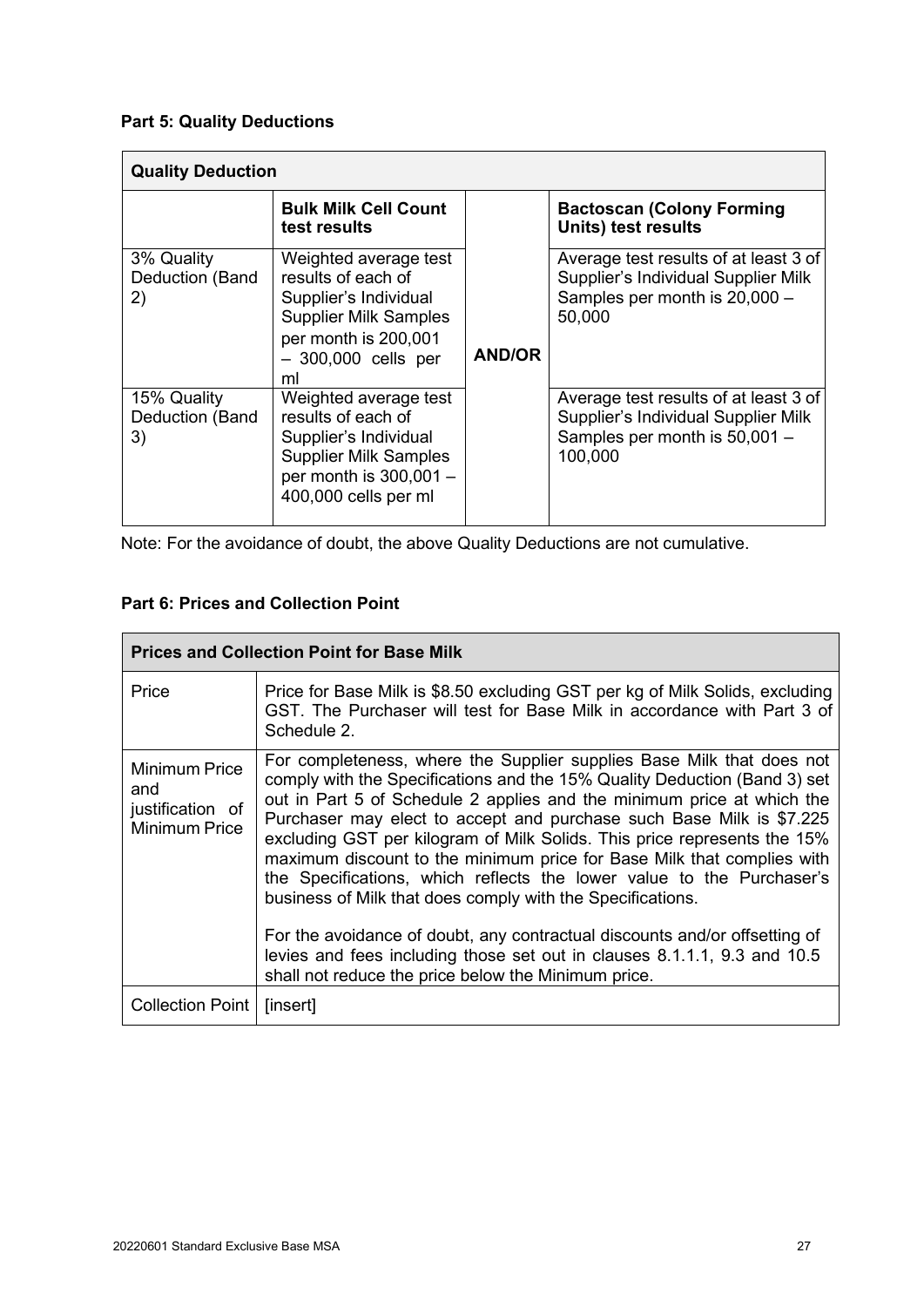# **SCHEDULE 3: PURCHASER MILK POLICY**

**Not used.**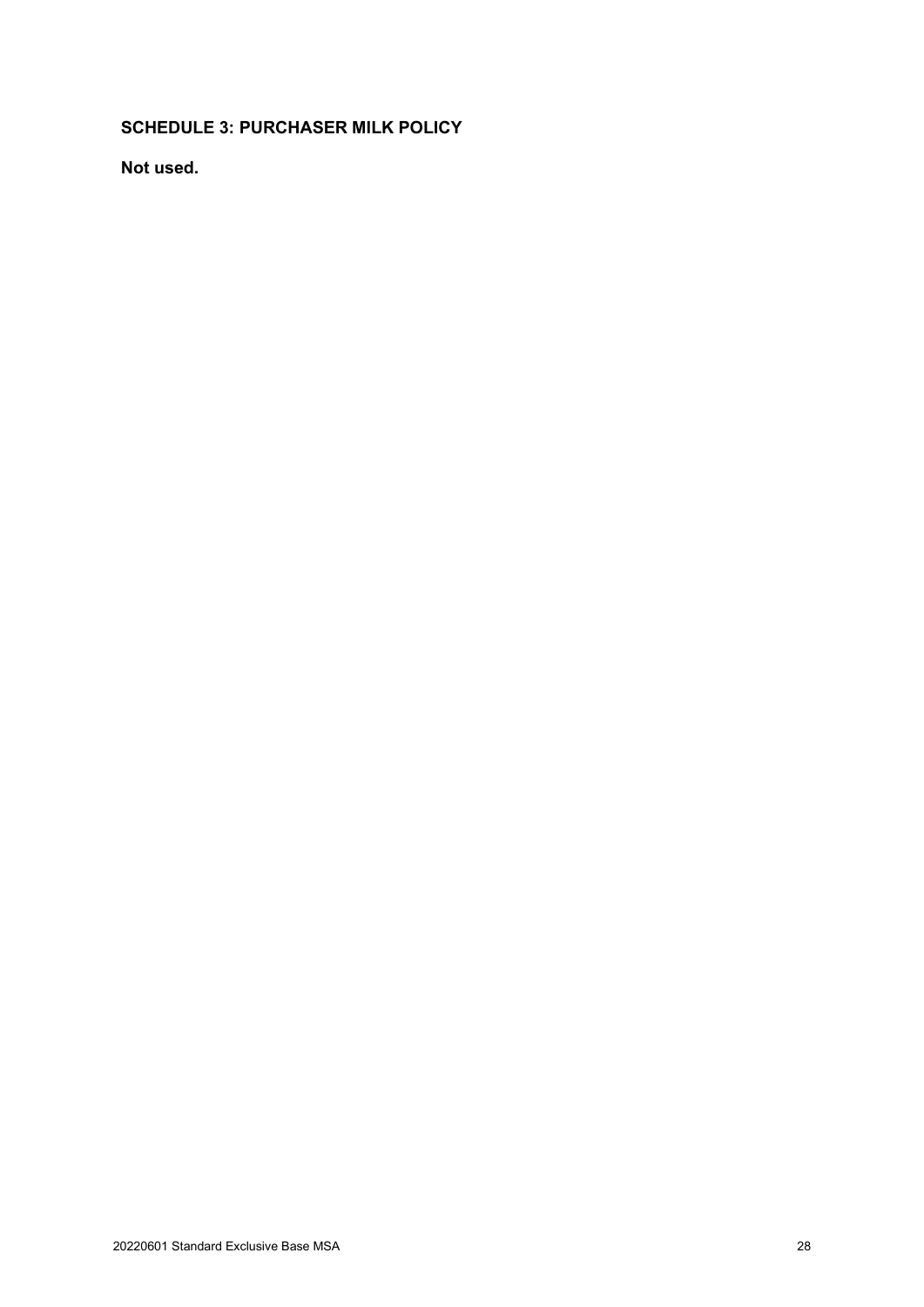# **SCHEDULE 4: MEDIATION AND ARBITRATION PROCEDURES**

# **Part 1: Mediation**

# *Appointment of mediator*

- (1) The parties must request the Mediation Adviser to appoint a mediator for the dispute.
- (2) The Mediation Adviser:
	- (a) must appoint a mediator within 14 days after receiving the request under subsection (1)unless the Mediation Adviser is satisfied that the complaint giving rise to the dispute:
		- (i) is frivolous or vexatious; or
		- (ii) has previously been the subject of another mediation; and
	- (b) must give the parties to the dispute, in writing, details of the mediator appointed.

# *Conduct of mediation*

- (3) Subject to subsection (4), the mediator must decide:
	- (a) how the mediation is to be conducted (for example, by telephone or in meetings); and
	- (b) the time and place for the mediation; and
	- (c) the day the mediation commences for the purposes of this Agreement.
- (4) The mediation must be conducted in Australia.

### *Mediator must notify Mediation Adviser that mediation has commenced*

(5) Within 14 days after the mediation has commenced, the mediator must notify the MediationAdviser, in writing, that the mediation has commenced and of the nature of the dispute.

### *Attendance at mediation*

- (6) Each party to the dispute must attend the mediation and attempt to resolve the dispute.
- (7) For the purposes of subsection (6), a party is taken to attend a mediation to attempt to resolve adispute if the party is represented at the mediation by a person who has authority to enter into an agreement to settle the dispute on behalf of the party.

### *Mediator must give notice of successful mediation*

- (8) If an agreement is reached in relation to the dispute, the mediator must, within 14 days after theagreement is reached:
	- (a) set out, in writing, the terms of the agreement; and
	- (b) give a copy of the terms to each party to the dispute; and
	- (c) notify the Mediation Adviser that an agreement has been reached.
- (9) For the avoidance of doubt, the parties agree that the terms of the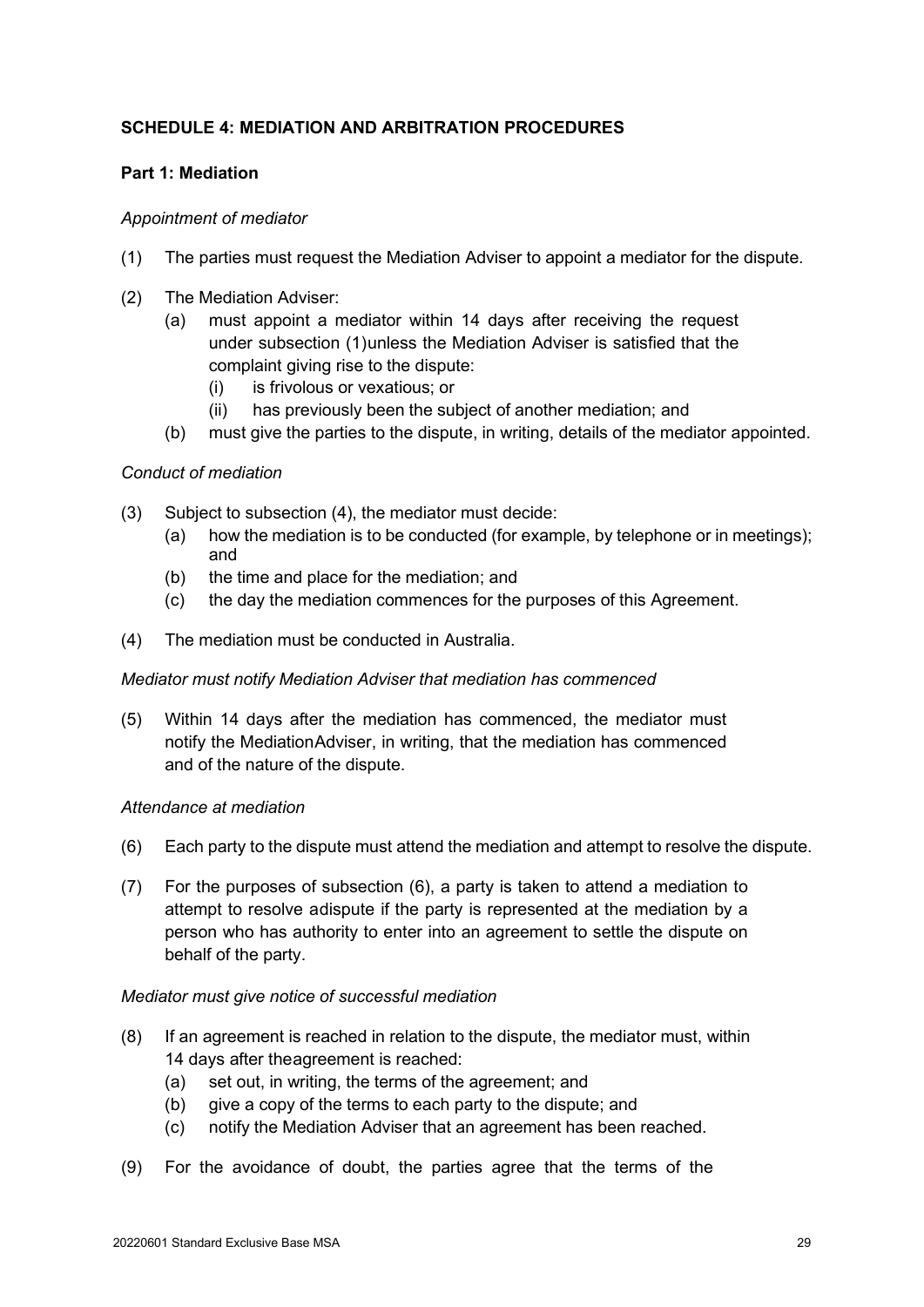agreement referred to in subsection (8)(a) is final and binding on the parties.

(10) The party who requested the mediation may, at any time, withdraw the complaint that is thesubject of the dispute by notice in writing to the other party to the dispute and the mediator.

# *Termination of mediation*

- (11) The mediator conducting a mediation of a dispute in accordance with this Agreement:
	- (a) may terminate the mediation at any time if the mediator is satisfied that a resolution ofthe dispute is not likely to occur; and
	- (b) must terminate the mediation if the party who requested the mediation requests themediator to do so.
- (12) If a dispute that is the subject of mediation in accordance with this Agreement is not resolvedwithin 30 days after the mediation commenced:
	- (a) the respondent to the mediation may ask the mediator to terminate the mediation; and
	- (b) the mediator must do so.
- (13) If the mediator terminates a mediation under subsection (11) or (12), the mediator must issue acertificate stating:
	- (a) the names of the parties to the mediation; and
	- (b) the nature of the dispute that was the subject of the mediation; and
	- (c) that the mediation has been terminated; and
	- (d) that the dispute has not been resolved.
- (14) The mediator must give a copy of the certificate to:
	- (a) the Mediation Adviser; and
	- (b) each party to the dispute.

### *Costs of mediation*

- (15) Each party to a dispute that was the subject of a mediation in accordance with this Agreement must pay half the costs (if any) of the mediation (being all reasonable costs associated with theconduct of the mediation), unless the parties to the mediation agree otherwise.
- (16) Each party to a dispute that was the subject of a mediation in accordance with this Agreementmust pay that party's costs of attending the mediation, unless the parties agree otherwise.

### **Part 2: Arbitration**

### *Appointment of arbitrator*

- (1) The parties must request the Arbitration Adviser to appoint an arbitrator for the dispute.
- (2) The Arbitration Adviser:
	- (a) must appoint an arbitrator within 14 days after receiving the request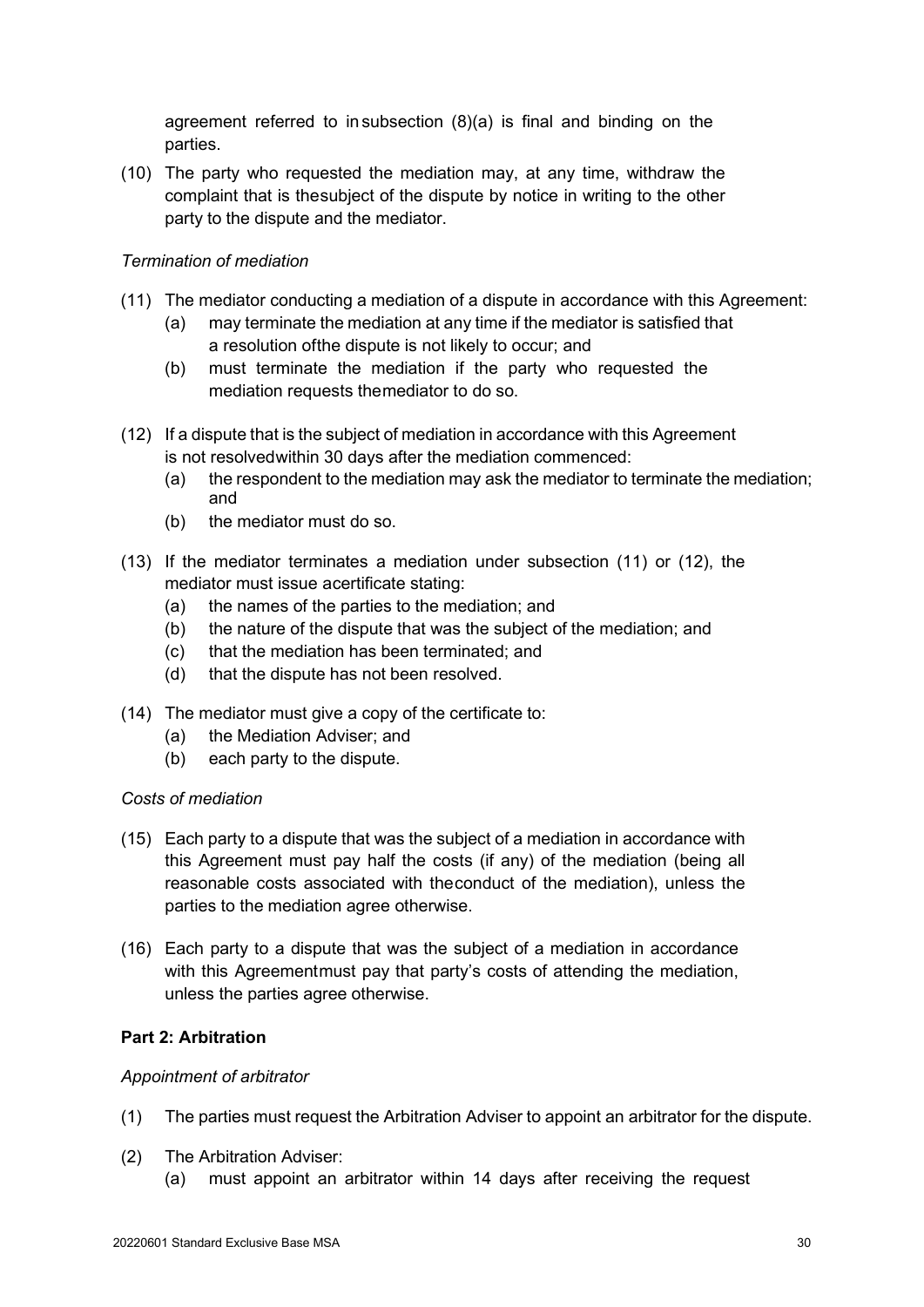under subsection (1)unless the Arbitration Adviser is satisfied that the complaint giving rise to the dispute:

- (i) is frivolous or vexatious; or
- (ii) has previously been the subject of another arbitration; and
- (b) must give the parties to the dispute, in writing, details of the arbitrator appointed.

### *Conduct of arbitration*

- (3) Subject to subsection (5), the arbitrator must decide:
	- (a) how the arbitration is to be conducted (for example, by telephone or in meetings); and
	- (b) the time and place for the arbitration; and
	- (c) the day the arbitration commences for the purposes of this Agreement.
- (4) The arbitration must be conducted in Australia.

### *Arbitrator must notify Arbitration Adviser that arbitration has commenced*

(5) Within 14 days after the arbitration has commenced, the arbitrator must notify the ArbitrationAdviser, in writing, that the arbitration has commenced and of the nature of the dispute.

### *Attendance at arbitration*

- (6) Each party to the dispute must attend the arbitration.
- (7) For the purposes of subsection (7), a party is taken to attend an arbitration if the party is represented at the arbitration by a person who has the authority to enter into an agreement tosettle the dispute on behalf of the party.

# *Arbitrator must give notice of successful arbitration*

- (8) If the dispute is resolved, the arbitrator must, within 14 days after the dispute is resolved:
	- (a) set out, in writing, the terms of the resolution; and
	- (b) give a copy of the terms to each party to the dispute; and
	- (c) notify the Arbitration Adviser that the dispute has been resolved.
- (9) The parties agree and acknowledge that the decision of an arbitrator in respect to a dispute made under or in relation to this Agreement is final and binding on the parties. To the maximum extent permitted by law, neither party may appeal the decision without reasonablegrounds to do so.
- (10) For the avoidance of doubt, the parties agree that the terms of the resolution referred to in subsection (8)(a) is final and binding on the parties.

### *Termination of arbitration*

(11) The arbitrator conducting an arbitration of a dispute in accordance with this